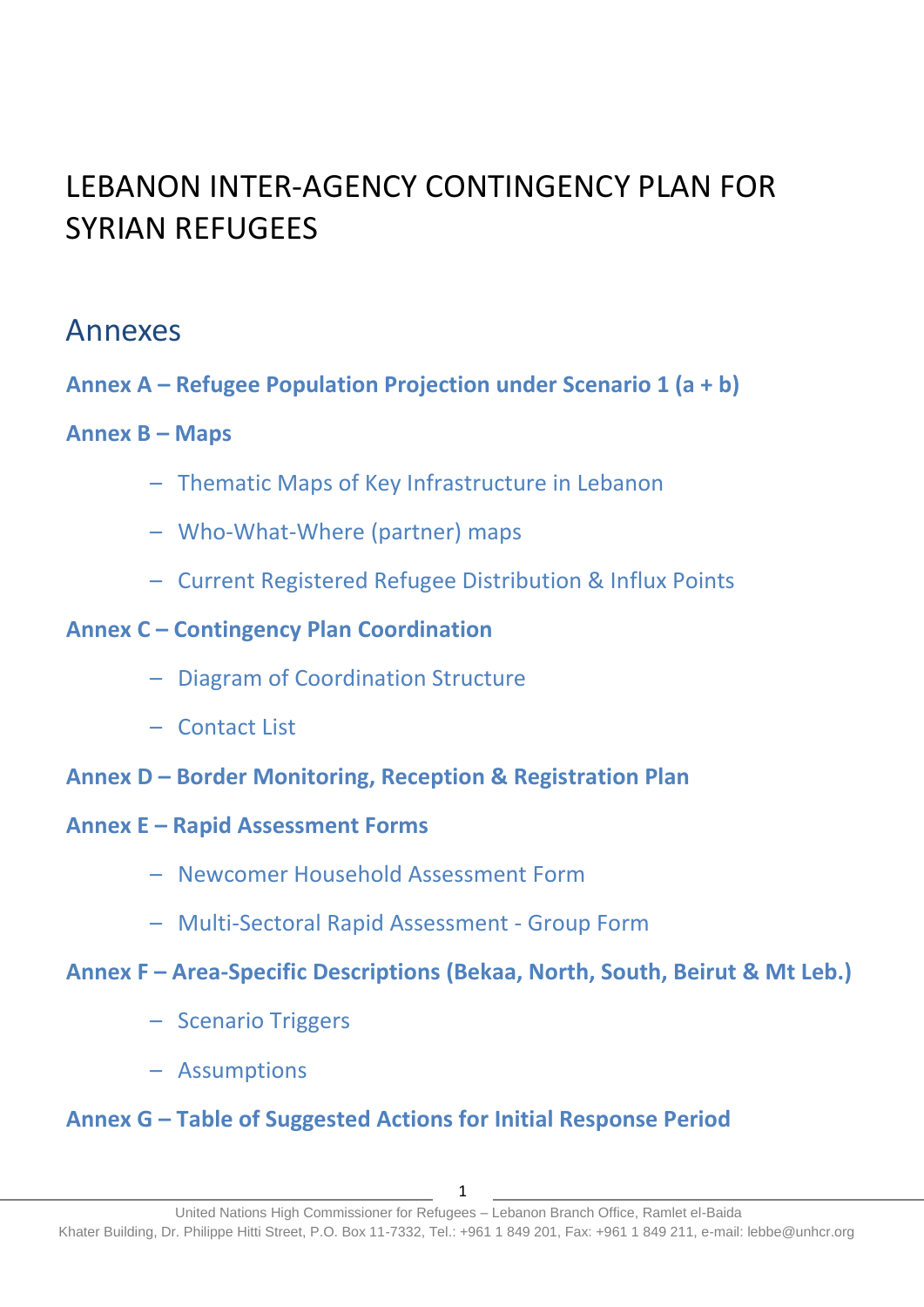# **Annex A** – **Refugee Population Projection under Scenario 1 (a + b)**

| <b>Population Category</b>             |         | Apr-13 May-13 | $Jun-13$ | <b>Jul-13</b> | Aug-13  | $Sep-13$ | Oct-13    | <b>Nov-13</b> | <b>Dec-13</b>                                                                       |
|----------------------------------------|---------|---------------|----------|---------------|---------|----------|-----------|---------------|-------------------------------------------------------------------------------------|
| Unaware, Unwilling, Unable to Register | 44,600  | 52,600        | 60,600   | 120,600       | 150,600 | 165,600  | 173,100   | 176,825       | 178,688                                                                             |
| <b>Awaiting Registration</b>           | 110,000 | 90,000        | 70,000   | 570,000       | 750,000 | 760,000  | 675,000   | 532,250       | 350,875                                                                             |
| Registered                             | 336,000 | 436,000       | 536,000  | 636,000       | 756,000 | 896,000  | 1,056,000 | 1,236,000     | 1,436,000                                                                           |
| <b>Totals</b>                          |         |               |          |               |         |          |           |               | 490,600 578,600 666,600 1,326,600 1,656,600 1,821,600 1,904,100 1,945,075 1,965,563 |
| Increase per month                     | 93,600  | 88,000        | 88,000   | 660,000       | 330,000 | 165,000  | 82,500    | 40,975        | 20,488                                                                              |

2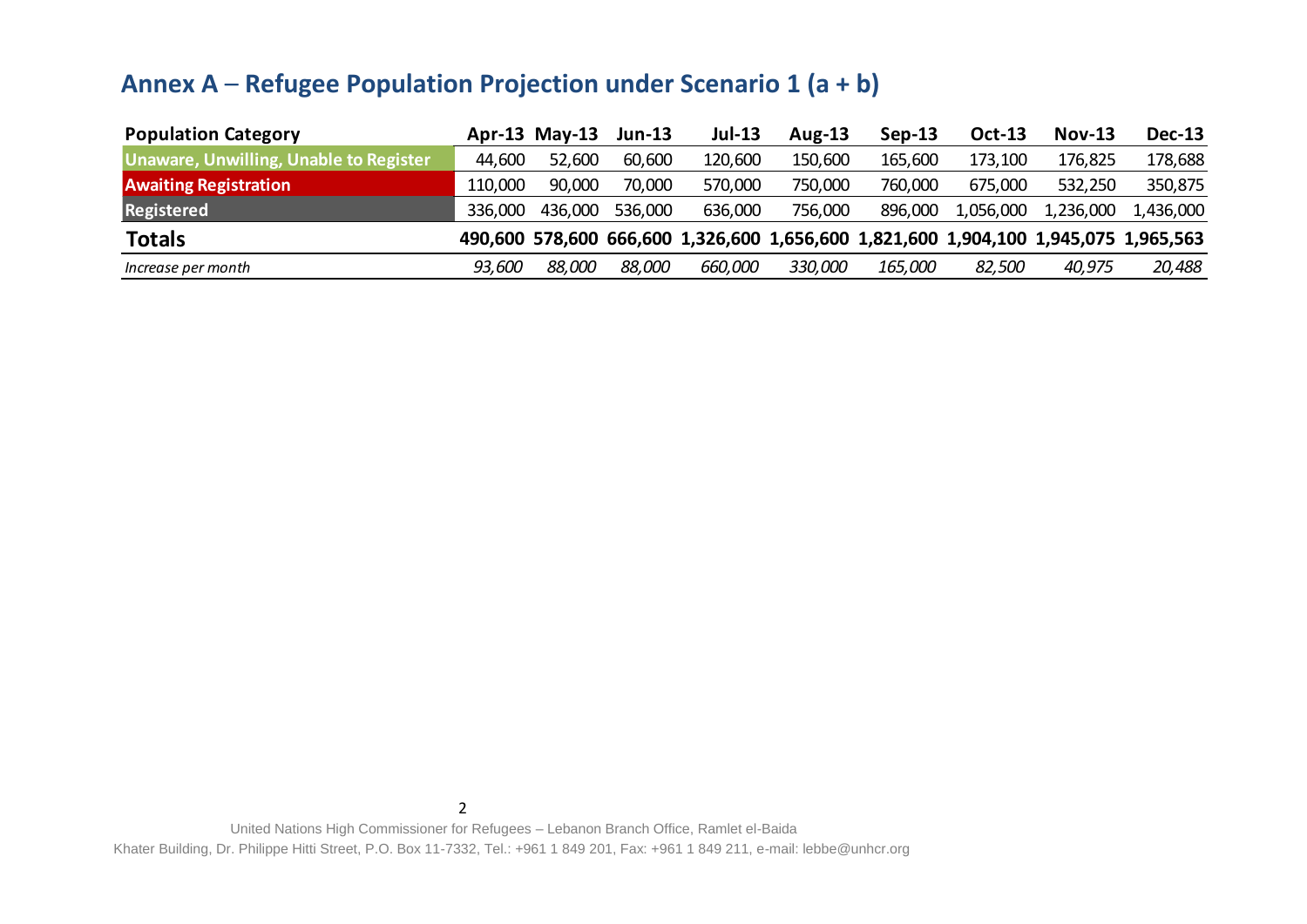Beirut July 2013 (Draft 17)

2013<br>2013 - Paul Barnett, amerikansk matematik<br>2013 - Paul Barnett, amerikansk matematik



3

**LEBANON**

**CR** 

**The UN Refugee Agency**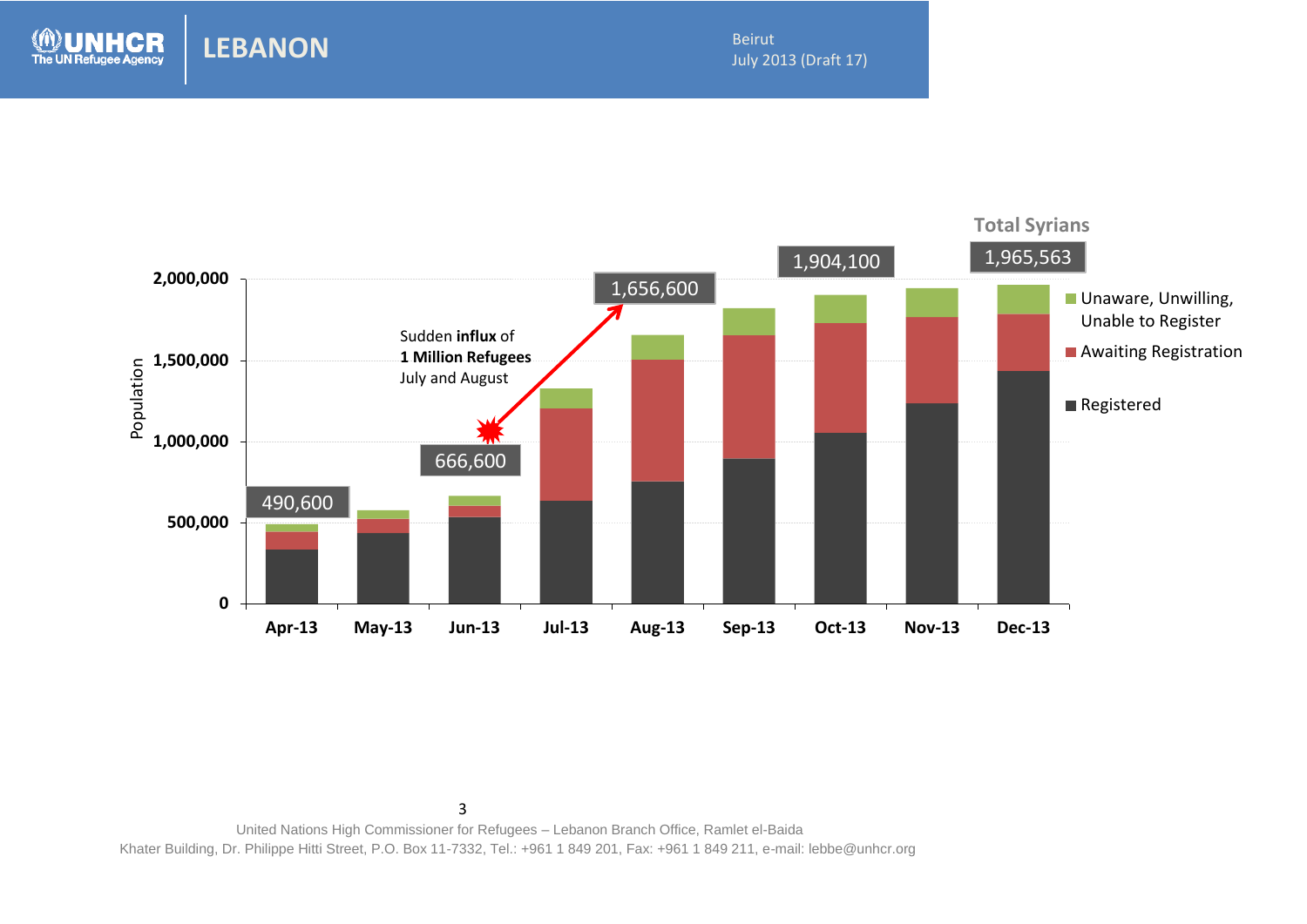# **Annex B** – **Maps**

- Thematic Maps of Key Infrastructure in Lebanon
	- Thematic Infrastructure Map Lebanon, April 2013
	- Thematic Infrastructure Map Bekaa, May 2013
	- Thematic Infrastructure Map Mt Lebanon, May 2013
	- Thematic Infrastructure Map North, May 2013
	- Thematic Infrastructure Map South, May 2013
- Who-What-Where maps
	- Education Sector Activities Partners, June 2013 still awaiting updates from the sector
	- Health Sector Activities Partners, May 2013
	- NFI Sector Partners, June 2013
	- Shelter Sector Partners, April 2013
	- WASH Sector Partners, April 2013
- Current Registered Refugee Distribution & Influx Points
	- Registered Refugee Distribution Map Bekaa, June 2013 still under construction
	- Registered Refugee Distribution Map Mt Lebanon, May 2013
	- Registered Refugee Distribution Map North, May 2013
	- Registered Refugee Distribution Map South, May 2013

Please use the following link to download these maps: https://www.dropbox.com/s/mudu38bbmcl8cux/ContingencyMaps.zip

Note that the file size is very large (250 Mb), so it will take some time to download.

Online there is an interactive 3D map that shows the location of refugees, information on crossing points, key sector partners and activities, and much more. The map is accessible through username and password, available upon request – email:  $\frac{g \cos \omega}{g}$ unhcr.org for more details on accessing this tool.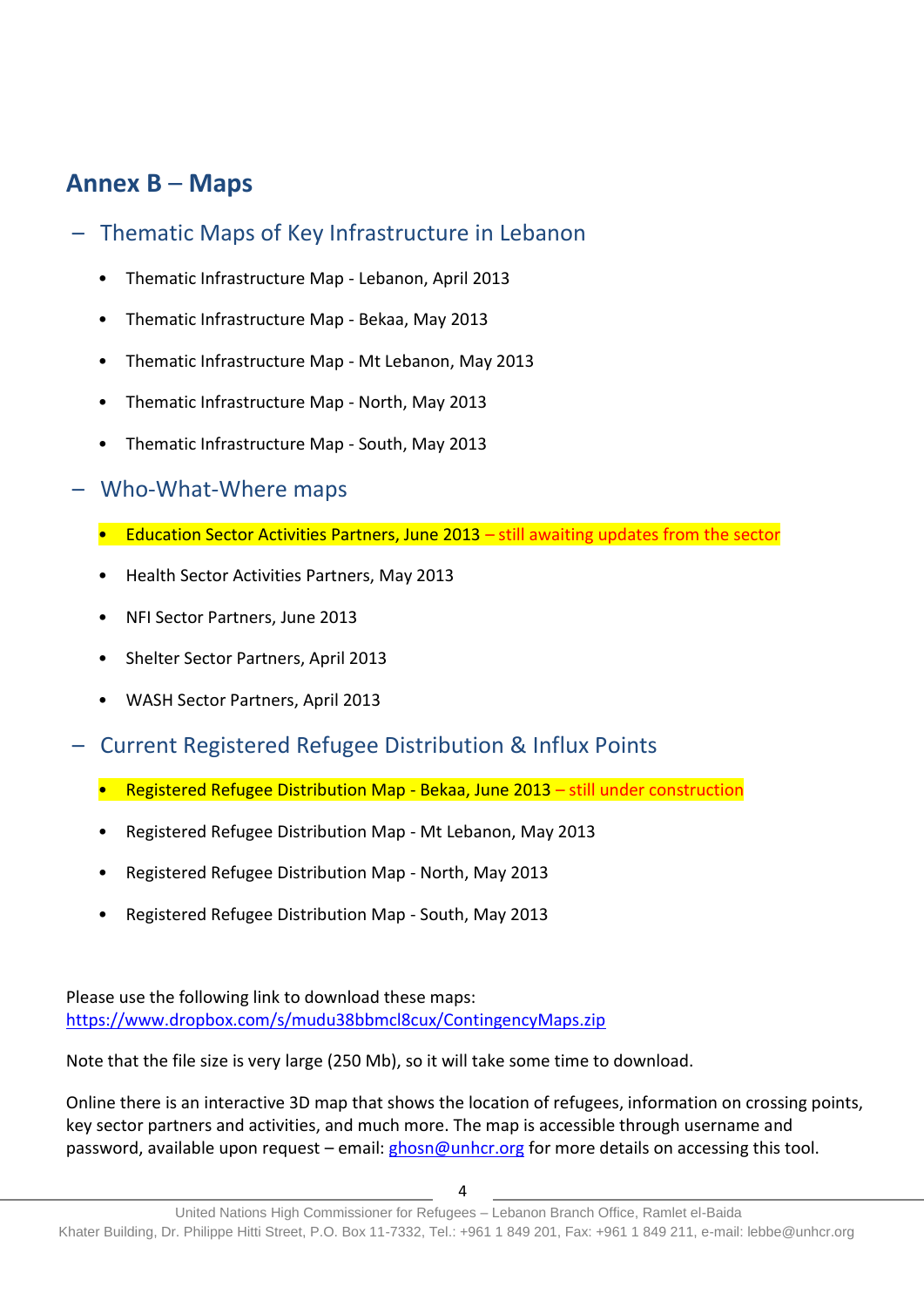# **Annex C** – **CP Coordination Structure**

– Diagram



*On the management and coordination structure in operationalization of the CP, MoSA will play a leading role at the national level and also at the area level, through its Regional Coordinators and other government bodies. Other key actors on the government side will be the Ministry of Interior (MoI), Ministry of Defence (MoD), Army (LAF) and Internal Security Forces (ISF). MoSA needs to be involved in decisions on any change in the coordination structure.*

### – Contact List

The latest version of the General Coordination Contact List for the Syrian Refugee Response in Lebanon is always available on the web portal<http://data.unhcr.org/syrianrefugees/country.php?id=122>

Note that the file is password protected. The password is: **1951convention**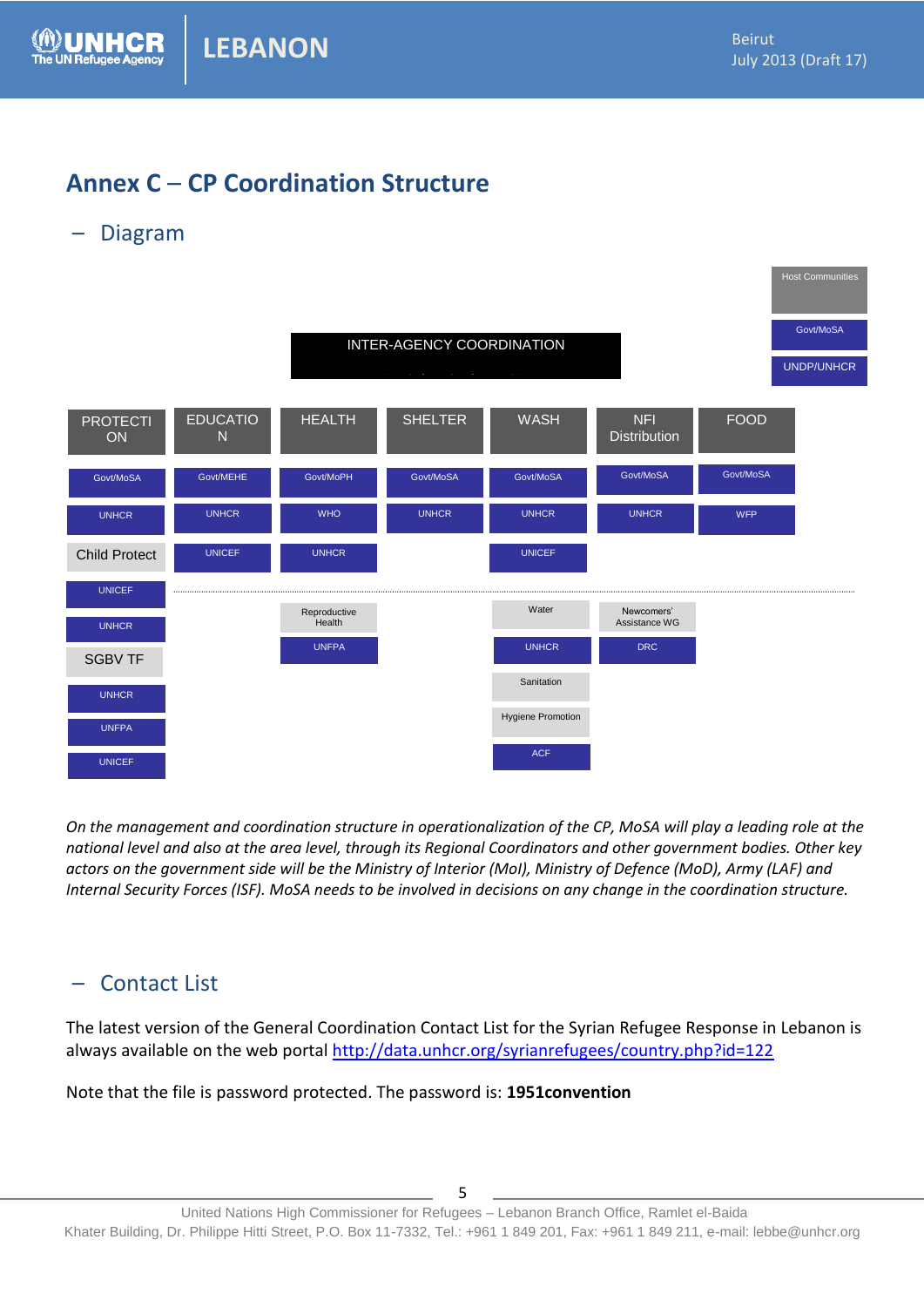# **Annex D** – **Plan for Border Monitoring, Reception & Registration**

The following provides an outline of operational steps that may be required should the fighting in Syria - in particular in urban Damascus - intensify and result in a quick escalation of the number of persons fleeing Syria for Lebanon. It also outlines the preparatory actions that need to be undertaken immediately (section 4) should the overall plan be adopted. The note is intended to complement and further operationalize contingency plans already in place at UNHCR Lebanon. It is primarily concerned with:

- Border monitoring, reception and registration activities;
- Response during the crucial first 72 96 hours.

In other words, it does not address, for example, camp planning/management issues.

#### **1. ASSUMPTIONS AND OBJECTIVES**

#### **Triggers**

The initiation of the stepped-up response is called for by the UNHCR Representative in case of:

- Reliable reports of 10,000 persons crossing the official or unofficial border crossings over 24 hours;
- Reliable reports from inside Syria that populations exceeding 10,000 persons are amassed close to the Lebanese border;
- Other reliable indications that a significantly increasing influx is imminent.

#### **Populations**

- 1) Syrians assumed to constitute the vast majority of arrivals.
- 2) Palestinians assumed to constitute the second largest group (UNRWA claimed 487,000 Palestinians resided in Syria by beginning of 2012).
- 3) Iraqis with 86,000 Iraqi refugees currently registered with UNHCR Syria.
- 4) Other refugees with over 7,000 non-Iraqi refugees currently registered with UNHCR Syria.
- 5) Other Third Country Nationals (TCNs) primarily migrant workers from Indonesia, Philippines, Sudan, South Sudan, Ethiopia, India, Bangladesh and various Arab countries. (Syria hosted an estimated 120,000 migrant worker by end of June 2012, though many are believed to subsequently have returned to their home countries, or otherwise moved onward).
- 6) Lebanese.

#### **Entry points**

*Scenario 1:*It assumed that in case of widespread panic in urban Damascus, the vast majority (> 75 %) of persons arriving in Lebanon will cross through Masnaa border crossing, with smaller numbers crossing elsewhere along the border.

*Scenario 2:* If Masnaa border crossing becomes very congested or if it is closed by either Syrian or Lebanese authorities, it is assumed that persons will arrive to Lebanon through multiple border crossings north and south of Masnaa, and possibly also through the northern border.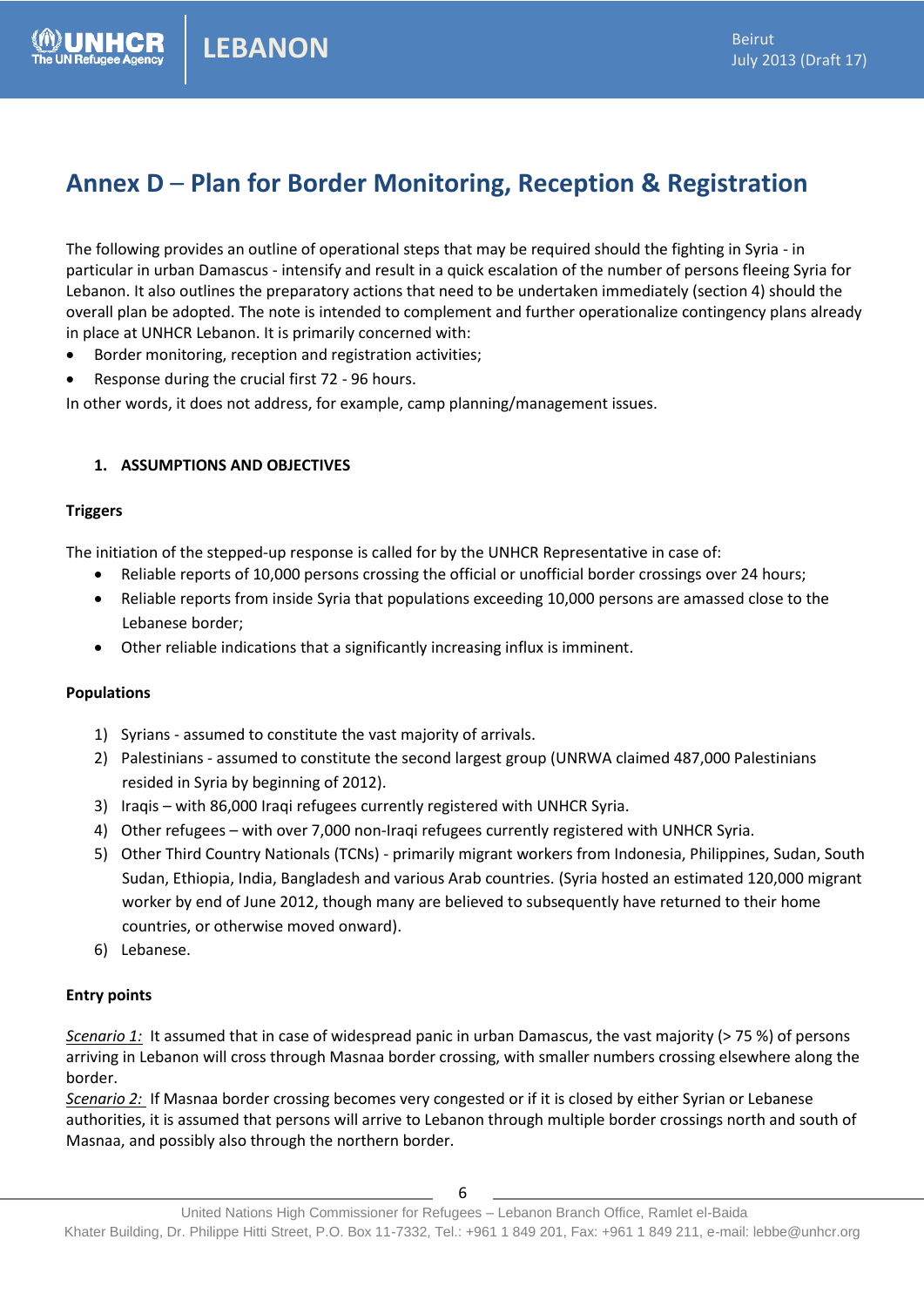#### **Assumptions**

Camps - A key assumption is that existing shelter options will be exhausted, that it will be necessary for UNHCR to establish camps and that this will be permitted by the Lebanese authorities. Further assumptions include:

- 1) For practical as well as protection reasons, different camps will need to be established for different populations. As a minimum, two camps would be established. One larger camp, exclusively for Syrian refugees, with another smaller transit camp for TCNs (including both migrant workers and non-Syrian refugees).
- 2) Most humanitarian organizations, especially the international ones, will require several days in order to respond and deploy resources.

Transit Centre – The plan rests on the assumed need to establish transit centers in close proximity to the border within hours. In order to ensure orderly reception, the number of transit centers should be kept to a minimum and efforts need to be made to channel as many persons as possible into one, two or maximum three main transit centers.

Modular approach – For planning and preparations purposes, a modular approach is applied in that three "response units" – totaling over 80 UNHCR and partner staff/volunteers - are on stand-by for deployment to one, two or three locations.

Population profiling - In order for UNHCR to assume real and credible leadership of the humanitarian efforts, it is assumed that information on the populations will be key. In short, UNHCR needs to have more accurate and comprehensive data on the population, and their movements, than any other actor.

Regular/ongoing activities – An increased influx will not only necessitate a massive response at the border, but will also put strain on the existing offices. To the greatest extent possible, regular registration activities would be ongoing in Beirut, Tripoli, Bekaa and Ghaziyeh, and staff in these locations cannot be significantly depleted.

#### **Main Objectives:**

During the early stages of the response, the focus needs to be on i) protection, in particular security of the person and life-saving interventions , and ii) gathering, analyzing and presenting population data. The main objectives for the reception stage are consequently:

- a) Prevention of deportations, border closures and rejection at the border;
- b) Provision of emergency assistance and shelter;
- c) Population profiling and data management;
- d) Registration (Syrians, Iraqi refugees, other asylum-seekers);
- e) Identification and separation of combatants (primarily Syrians);
- f) Evacuation and transit shelter (TCNs).

#### **2. ACTIVITIES**

#### **Border monitoring**

*Scenario 1:* UNHCR staff will conduct border monitoring/liaison at Masnaa border crossing, keeping track of arrival and departure numbers and ensuring all arrivals are permitted to enter Lebanon and not stranded at the border or in no-mans-land.

*Scenario 2:* UNHCR staff will conduct border monitoring/liaison (as per above) at up to three main entry points. At

7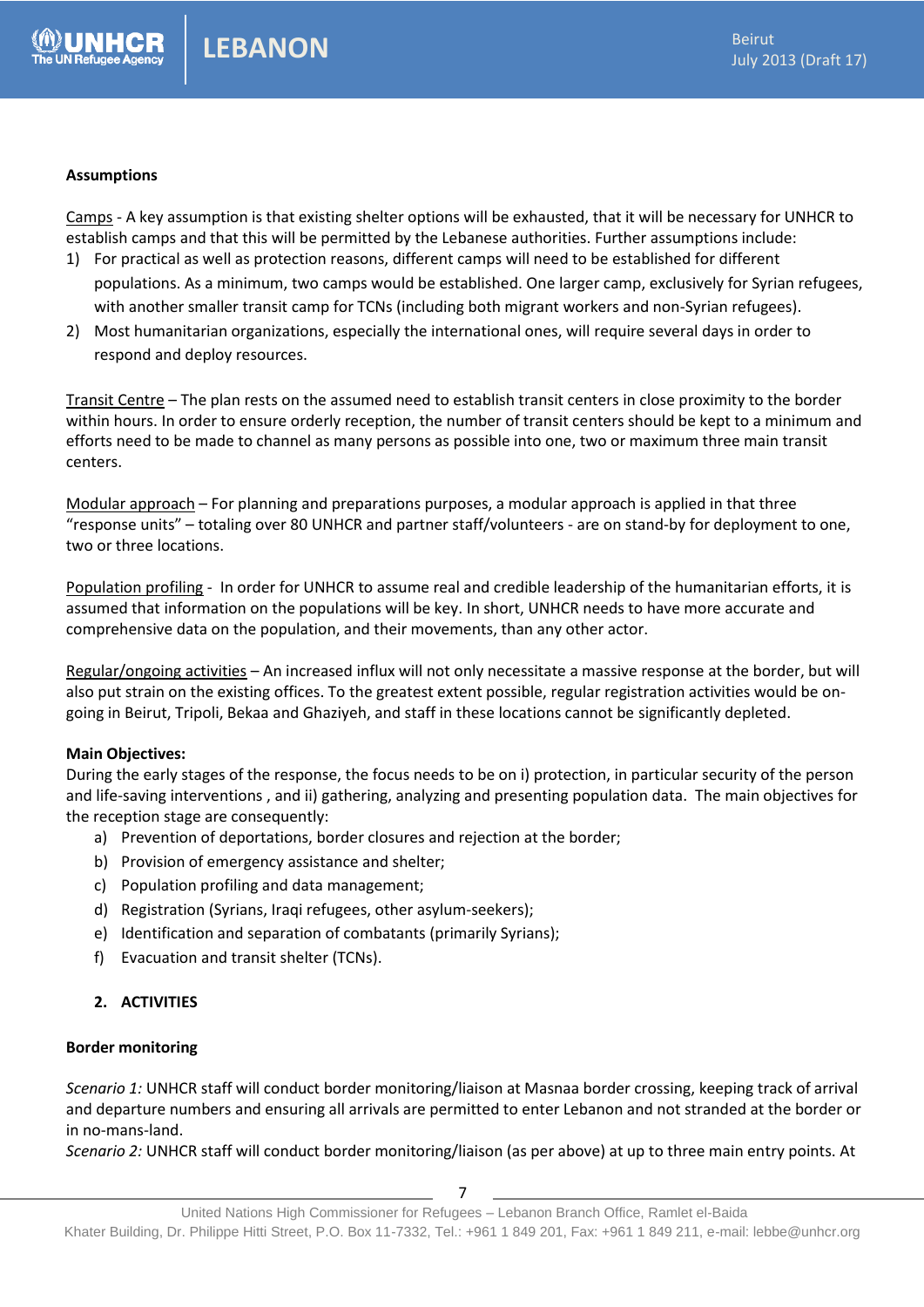other entry points, UNHCR must rely on partners (for example CBOs) for information, for example in terms larger groups arriving.

#### **Transit Centre**

Depending on the rate and direction of the influx, one, two or three main transit centres, managed by UNHCR, can be established in close proximity to the border crossings. Activities at the transit centres are to be available to all persons requiring assistance or information and will include:

- Messaging Provision of written and verbal information about UNHCR and partner activities, camp locations, rights and obligations of asylum-seekers and refugees, evacuation information to TCNs etc;
- Border screening / population profiling The recording and systematization of rudimentary bio-data, particular vulnerabilities, intended final destination in Lebanon or abroad as well as availability and type of accommodation in Lebanon;
- EVI identification Identification of extremely vulnerable individuals, primarily unaccompanied/separated children, disabled and persons with acute medical needs, with such identification being ensured by the border screening as well as through ocular identification on-site by UNHCR and partner staff;
- Emergency health care;
- Provision of food and NFIs limited provision of water, basic foodstuff and hygiene kits as needed;
- Referrals referral to camps or other shelter facilities, TCN transit facilities, hospitals, embassies and/or UNHCR partners;
- Transportation for those needing to settle in the camps, transfer by bus to be provided by UNHCR.

#### **Refugee camp for Syrians**

- In addition to distribution and camp management which is not covered in this note UNHCR will conduct registration of Syrian refugees in the camp in a simplified manner through so called emergency registration.
- Registration will be undertaken within 24 hours of arrival to the camp.
- Those Syrians who do not wish to stay in the camp and/or already have access to accommodation will at the Transit Centre be informed of the possibility to register at UNHCR in Beirut and in the field.

#### **Transit camp for TCNs**

While IOM would be expected to manage the situation of TCNs - including through provision of transit accommodation and assistance where needed - it cannot be ruled out that UNHCR's logistical and protection capacities may be required, in particular at the outset of the influx. At a minimum, UNHCR will:

- Register Iraqi and other refugees registered with UNHCR Syria;
- Counsel, register and, at a later stage, conduct RSD for new TCN asylum-seekers.

#### **3. STAFFING AND LOGISTICS**

#### **Staffing**

UNHCR must be able to deploy a large number of staff to the border areas (i.e. crossing points, transit centers and camps) within hours. However, as increased population movements will also result in added pressure on existing UNHCR field offices, staff in those locations cannot all be relocated. This consideration is reflected in the below.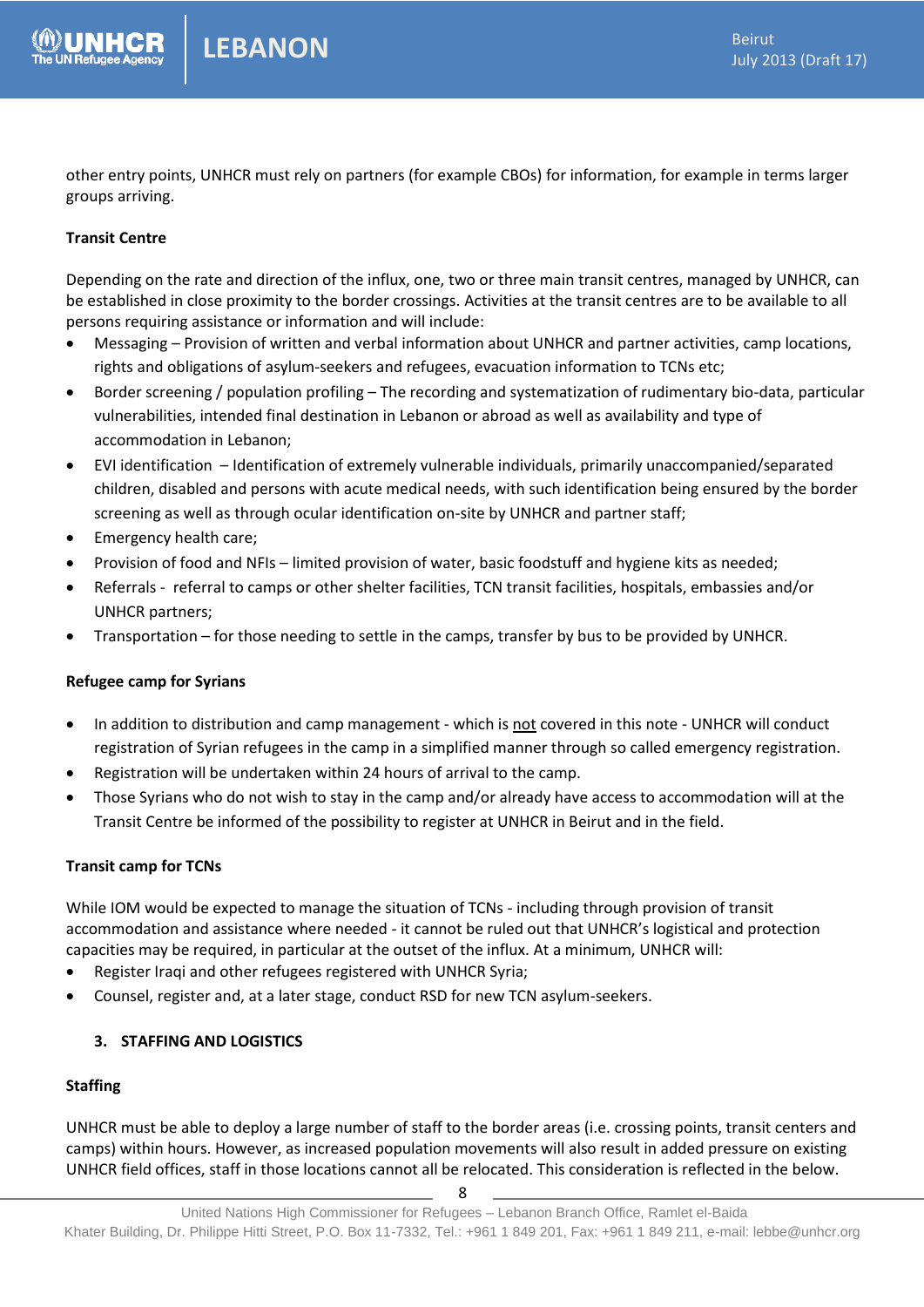The following staffing requirements are minimum requirements for the initial five to seven days. Rosters of staffon-call are being prepared in order to ensure that staff can be deployed on very short notice and assume their emergency functions within hours.

#### Border monitoring

- Six to twelve (depending on scenario) protection staff acting as border liaison officers, working in teams of two or three during twelve hour shifts.
- Border liaison officers report to the Transit Centre Team Leaders (see below).

#### Transit Centre

*Scenario 1:* The following staff will work at the transit centre in twelve hour shifts:

- 2 Transit Centre Team Leaders overseeing the border and transit centre activities, reporting to the Assistant Representative (Operations);
- 4 Registration Officers overseeing the border screening exercise
- 20 Volunteers (e.g. from the Red Cross, World Vision, UNRWA and/or Arc en ciel) conducting the border screening
- 6 Protection Staff identifying/referring extremely vulnerable cases and responding to immediate protection needs
- 6 Field Staff Overseeing distribution, arranging camp transfer and handling logistical issues
- 2 IT Staff
- 6 drivers

*Scenario 2:* The following staff will work at the three transit centres in twelve hour shifts:

- 6 Transit Centre Team Leaders overseeing the border and transit centre activities, reporting to the Assistant Representative (Operations);
- 6 Registration Officers overseeing the border screening exercise
- 20 Volunteers (e.g. from the Red Cross, World Vision, UNRWA and/or Arc en ciel) conducting the border screening
- 12 Protection Staff identifying/referring extremely vulnerable cases and responding to immediate protection needs
- 12 Field Staff Overseeing distribution, arranging camp transfer and handling logistical issues
- 3 IT Staff
- 12 drivers

In addition, fully equipped medical personnel (e.g. from the Red Cross) need to be present at the transit facility at all times.

#### Refugee Camp (Syrians)

The following staff will work at the refugee camp in twelve hour shifts:

- 2 Camp Team Leaders
- 2 Registration Officers
- 13 Registration Assistants (three UNHCR and ten volunteers as per above)
- 2 Protection Officers

9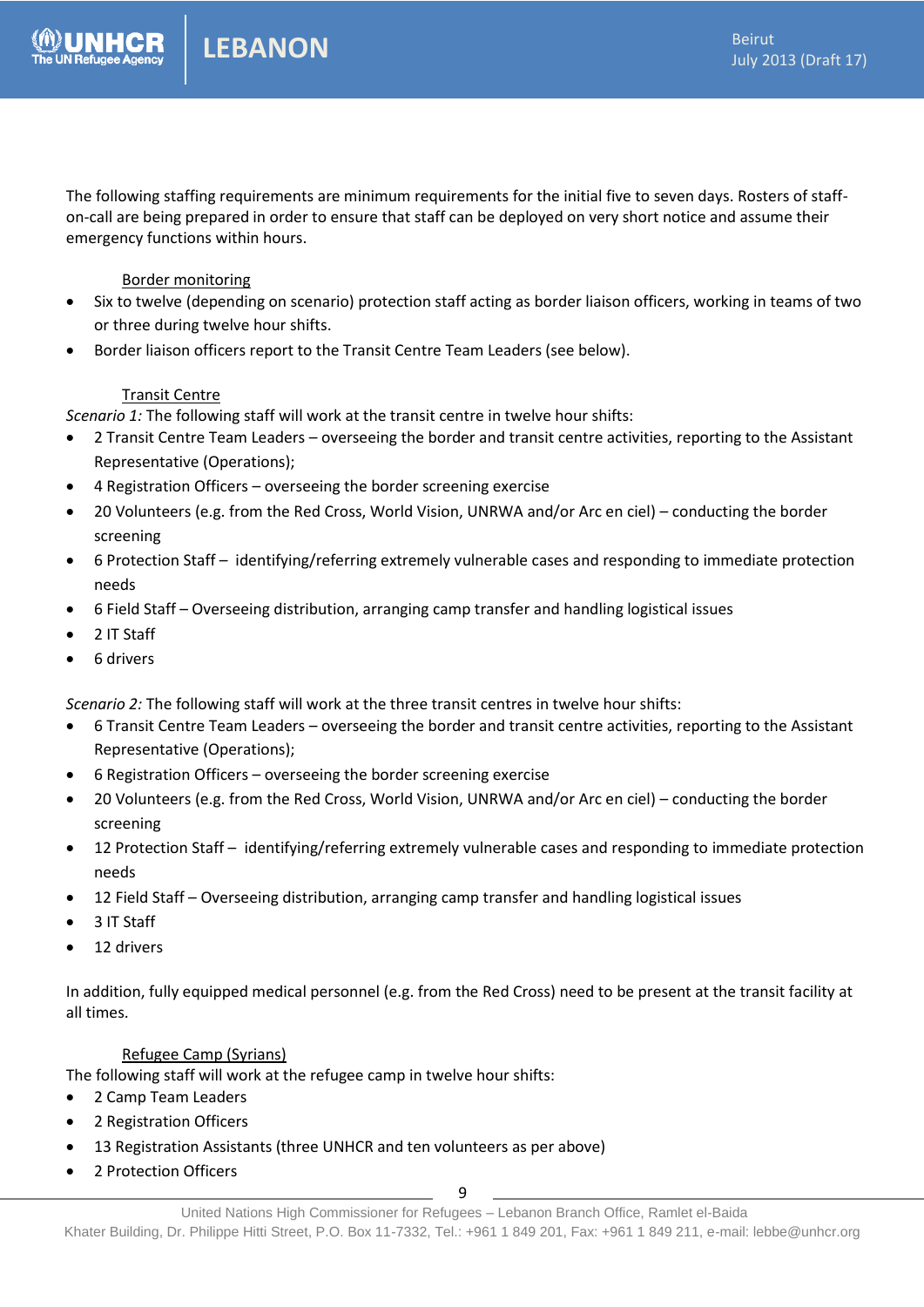- 8 Protection Assistants
- 2 IT Staff (who could be the same two as those in the transit center)

#### Transit Camp (TCNs)

UNHCR would not need a permanent presence in the transit camp for TCNs, and the following staff work one twelve hour shift per day:

- 1 Protection Officer
- 2 Registration Assistants

#### **Reception and registration capacity**

Under the above staffing structure, UNHCR has the daily capacity to conduct border screening for up to 12,000 persons as well as emergency registration in the camp for up to 6,000 persons. These figures are in addition to registration being undertaken in Beirut and at existing field offices.

#### **Logistics**

- The transit centres will initially be constituted by Rubb Halls ( $\rightarrow$ up to three need to be held in reserve for this).
- Light-weight tents can serve as more confidential interview/counseling areas in proximity to the transit centre(s).
- At least three (in scenario 1) to six (in scenario 2) UNHCR vehicles must be dedicated to the staff at the border and at the transit centre.
- Registration and office space in the camp is required.
- 40 laptops are needed for border screening and registration activities.
- *Additional logisitical requirements will be defined by UNHCR Registration (and Management).*

#### **4. ACTION POINTS FOR FOLLOW-UP**

|                | <b>Registration Preparedness Actions (National)</b>                                                                                                      | <b>Deadline</b>     | <b>Responsible</b>           |
|----------------|----------------------------------------------------------------------------------------------------------------------------------------------------------|---------------------|------------------------------|
| 1              | Develop a database for emergency registration, a border<br>screening methodology, form & database (also in Access?) for<br>systemization of data         | In progress         | <b>UNHCR</b><br>Registration |
| $\overline{2}$ | Prepare a roster of UNHCR staff to cover border monitoring,<br>reception & registration, & prepare existing registration centres<br>to absorb more staff | To be<br>determined |                              |
| 3              | Negotiate secondment to UNHCR of volunteers, available for<br>deployment on short notice, from the Red Cross, World Vision,<br>Arc en ciel, UNRWA        | To be<br>determined | <b>UNHCR</b><br>Registration |
| 4              | Develop capacity by training roster staff (UNHCR & partner) in<br>emergency registration                                                                 | To be<br>determined | <b>UNHCR</b><br>Registration |
| 5              | Request Rubb Halls (up to three) + furniture for the transit<br>centre(s)                                                                                | To be<br>determined | <b>UNHCR</b><br>Registration |
| 6              | Prepare, procure & preposition a stock of registration materials<br>(family cards, fixing tokens, manifests)                                             | To be<br>determined | <b>UNHCR</b><br>Registration |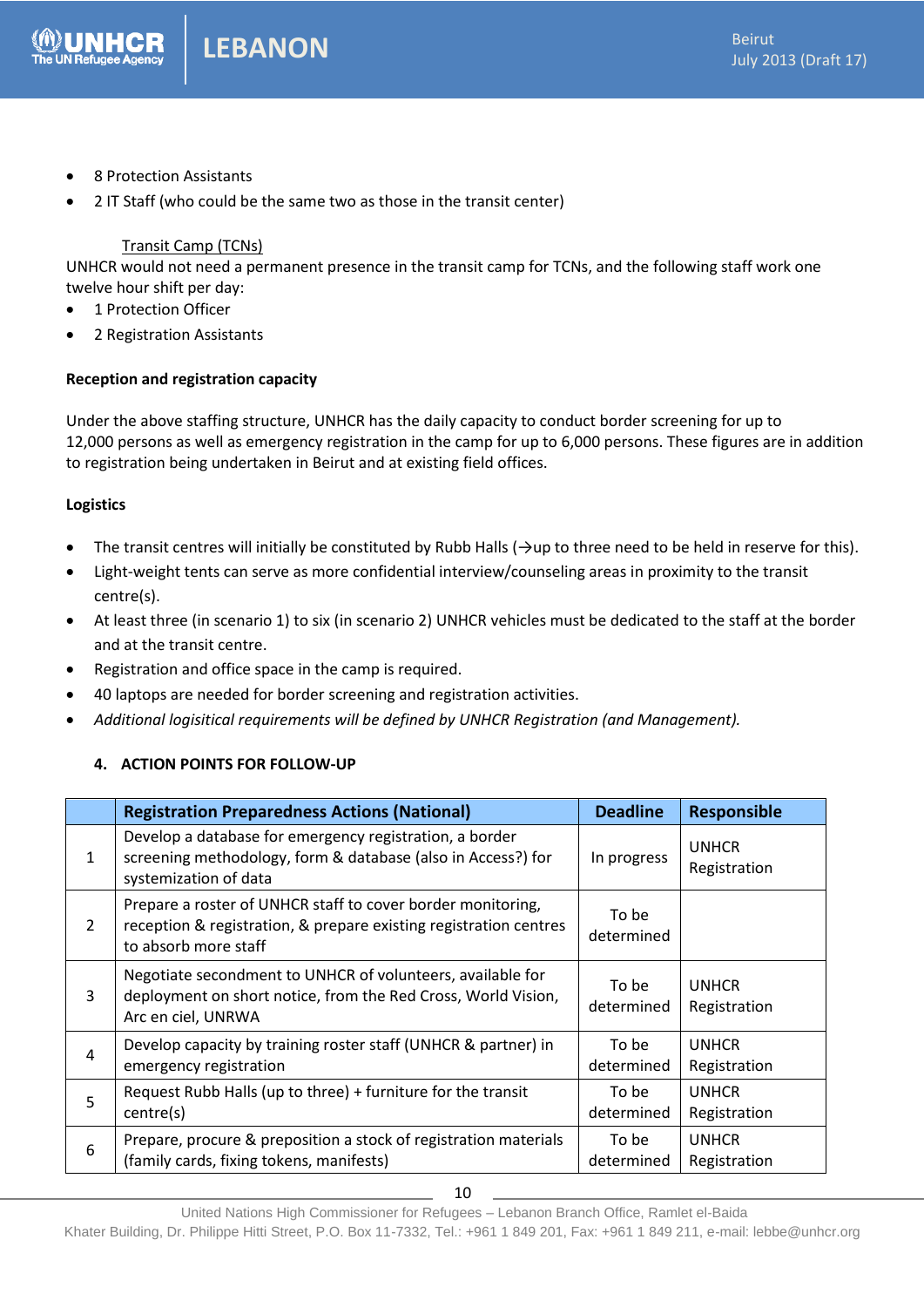| $\overline{7}$ | Develop mass info (e.g. on registration, or visibility material)<br>leaflets & other media for dissemination at borders, transit<br>centre(s) & where needed | To be<br>determined | <b>UNHCR Protection</b><br>/ Mass Comms |
|----------------|--------------------------------------------------------------------------------------------------------------------------------------------------------------|---------------------|-----------------------------------------|
| 8              | Scrutinize mapping of official & unofficial border crossings /<br>make contact with CBOs in those areas                                                      | To be<br>determined | <b>UNHCR Area</b><br><b>Offices</b>     |
| 9              | Negotiate with LAF &/or GSO for UNHCR to access border<br>crossings / ensure LAF &/or GSO designates liaison officers to<br><b>UNHCR</b>                     | To be<br>determined | <b>UNHCR</b><br>Management              |
| 10             | Identify partners to assist in logistics & distribution at transit<br>centre(s) (possibly DRC)                                                               | To be<br>determined | <b>UNHCR</b><br>Registration            |
| 11             | Discuss with MSB registration & office work spaces for the<br>camps                                                                                          | To be<br>determined | <b>UNHCR</b><br>Registration            |
| 12             | Identify partners to provide emergency health care at transit<br>centre(s) (possibly Red Cross)                                                              | To be<br>determined | <b>Health Sector</b><br>Lead            |
| 13             | Liaise with IOM regarding their preparedness / plan to transfer,<br>accommodate & evacuate TCNs                                                              | To be<br>determined | <b>IOM</b>                              |
| 14             | Liaise with UNRWA regarding their preparedness / plan to<br>record, transfer & accommodate PRS                                                               | To be<br>determined | <b>UNRWA</b>                            |
| 15             | Identify personal contractor(s) for bus services between transit<br>centre(s) & camps                                                                        | To be<br>determined | <b>UNHCR Admin</b>                      |
| 16             | Draw up inventory of IT equipment available for for screening &<br>registration - if nec., procure 40 laptops                                                | To be<br>determined | <b>UNHCR Admin</b>                      |
| 17             | Identify / allocate vehicles & drivers                                                                                                                       | To be<br>determined | <b>UNHCR Admin</b>                      |

#### **5. MASS INFLUX SCHEMATICS**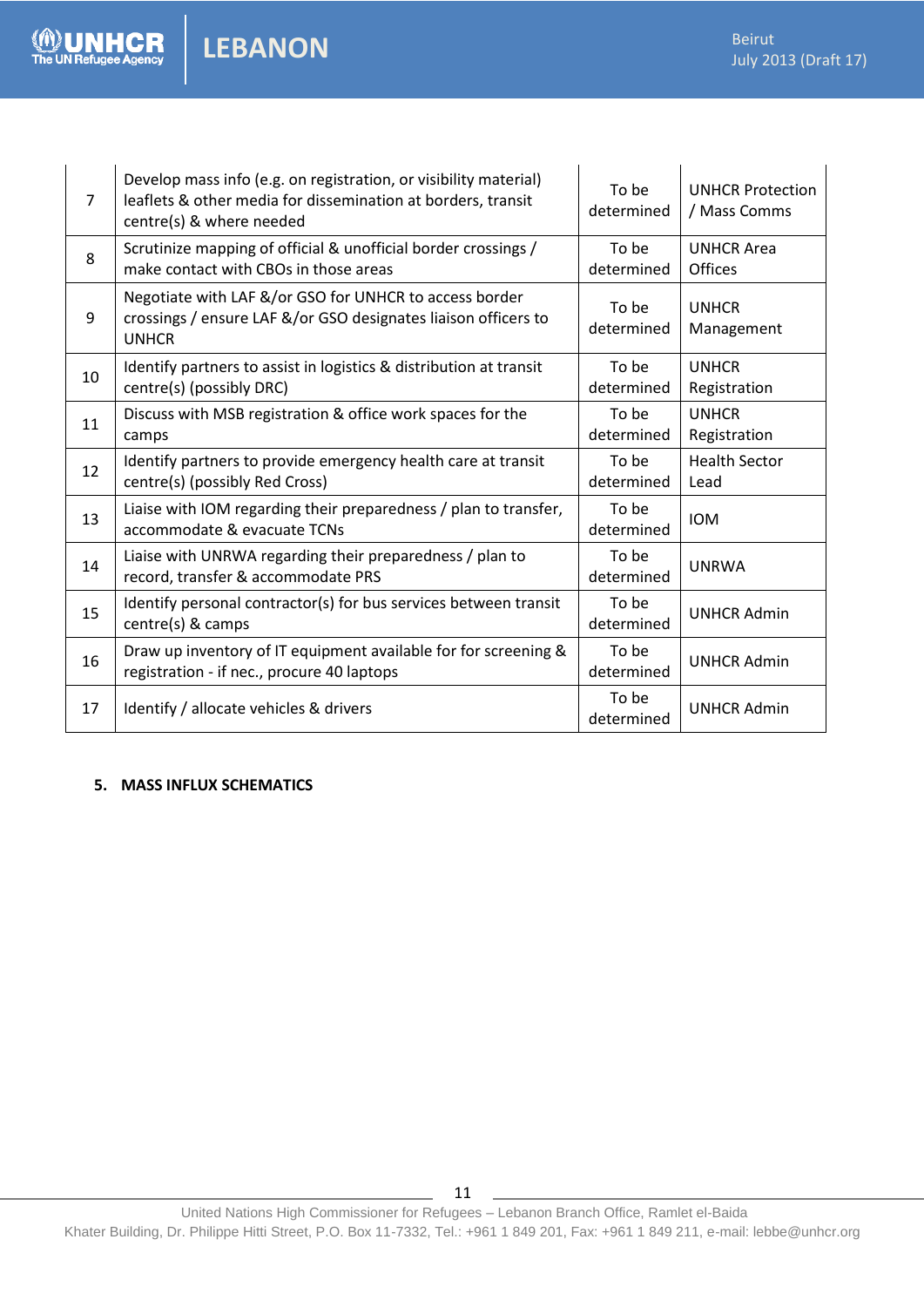**NHCR** 

2013

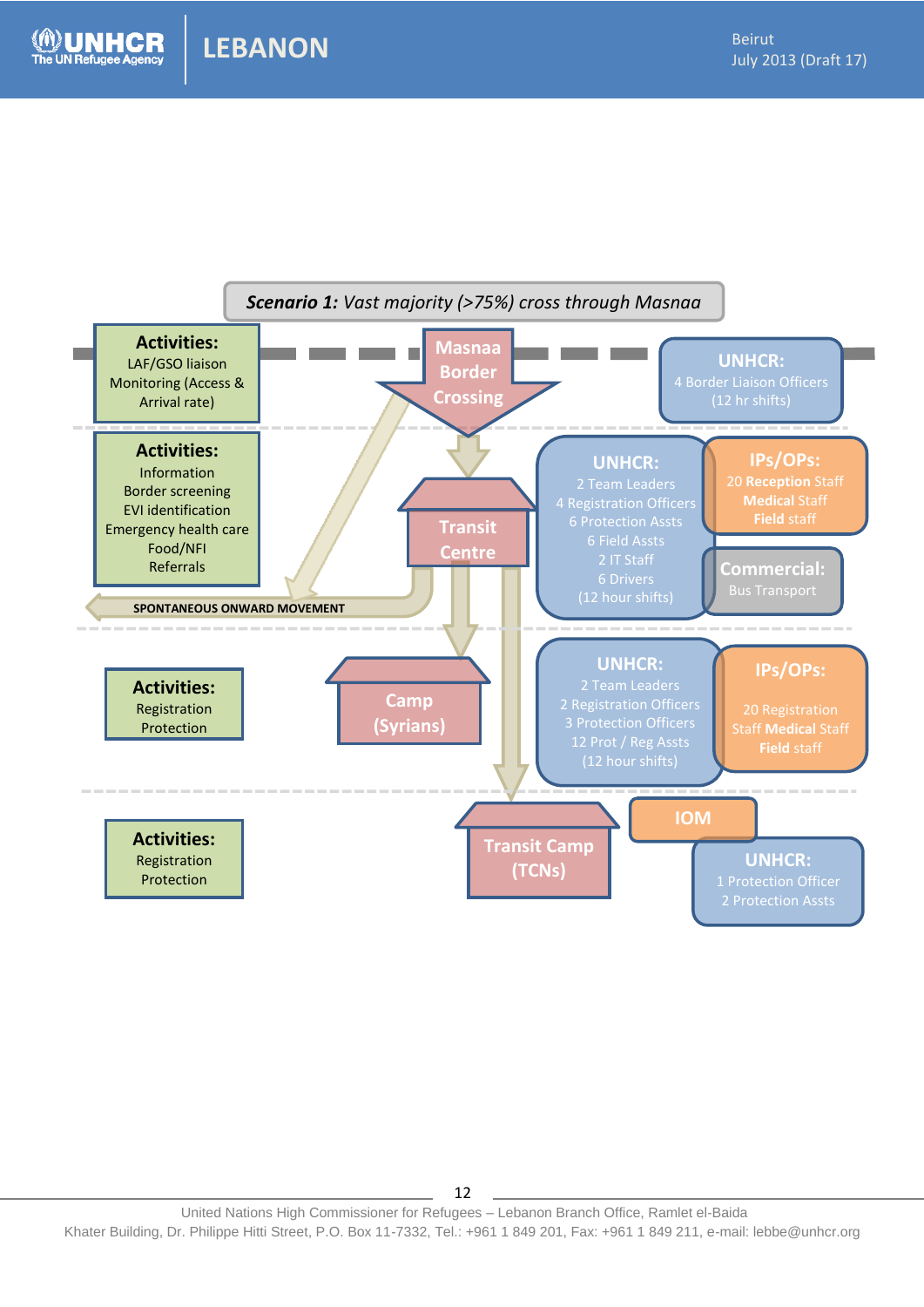

United Nations High Commissioner for Refugees – Lebanon Branch Office, Ramlet el-Baida Khater Building, Dr. Philippe Hitti Street, P.O. Box 11-7332, Tel.: +961 1 849 201, Fax: +961 1 849 211, e-mail: lebbe@unhcr.org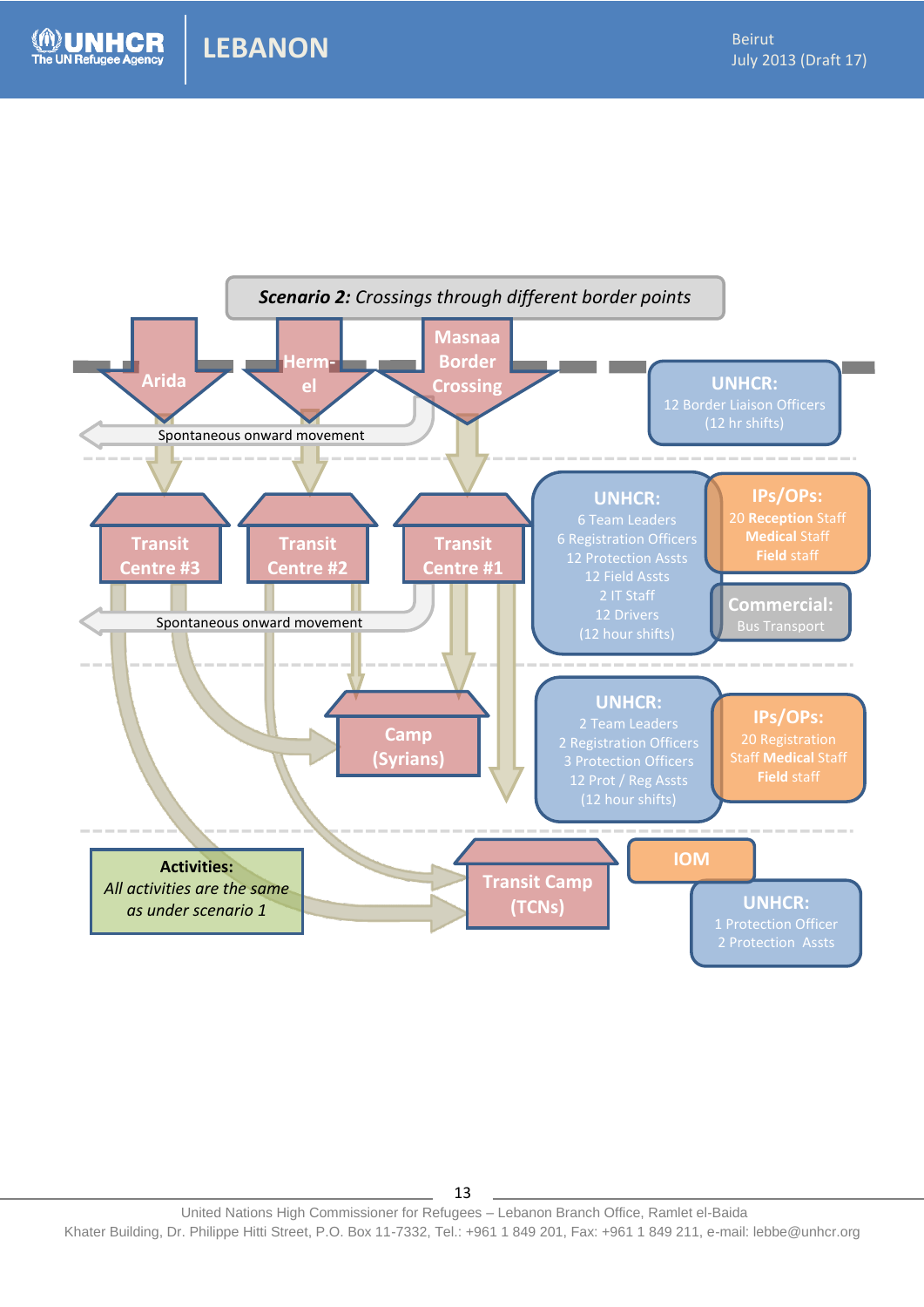### **Annex E** – **Rapid Assessment Forms**

#### Notes:

- 1. The Newcomer HH Assessment Form is a standardized home visit questionnaire for use by all agencies when assessing and subsequently assisting the newly arrived refugees in Lebanon, prior to registration by UNHCR. As a minimum the first part containing bio-data should be completed, while the sector-related questions in the form are available for agencies to complete according to their mandates and plans.
- 2. At a certain threshold of mass infllux (the exact threshold has been determined by the inter-agency management team in each area and is detailed in Annex D of this CP), agencies should shift from conducting household assessment through home visits, to a group level rapid assessment. The Multi-Sectoral Rapid Assessment - Group Form has been designed for this purpose. It can be used in any situation where two or more families live together in the same location, and with key informants or a set of three people representing the group. The group should have arrived 3 days before the assessment takes place, and because it is a rapid assessment conducted on a group rather than a household basis, it does not have too many detailed questions while still aiming to provide sufficient information to plan an emergency response. If the influx is very large and capacity is overwhelmed, then the multi-sectoral rapid group-level assessment can be shortened by completing only the sections of the form highlighted in grey.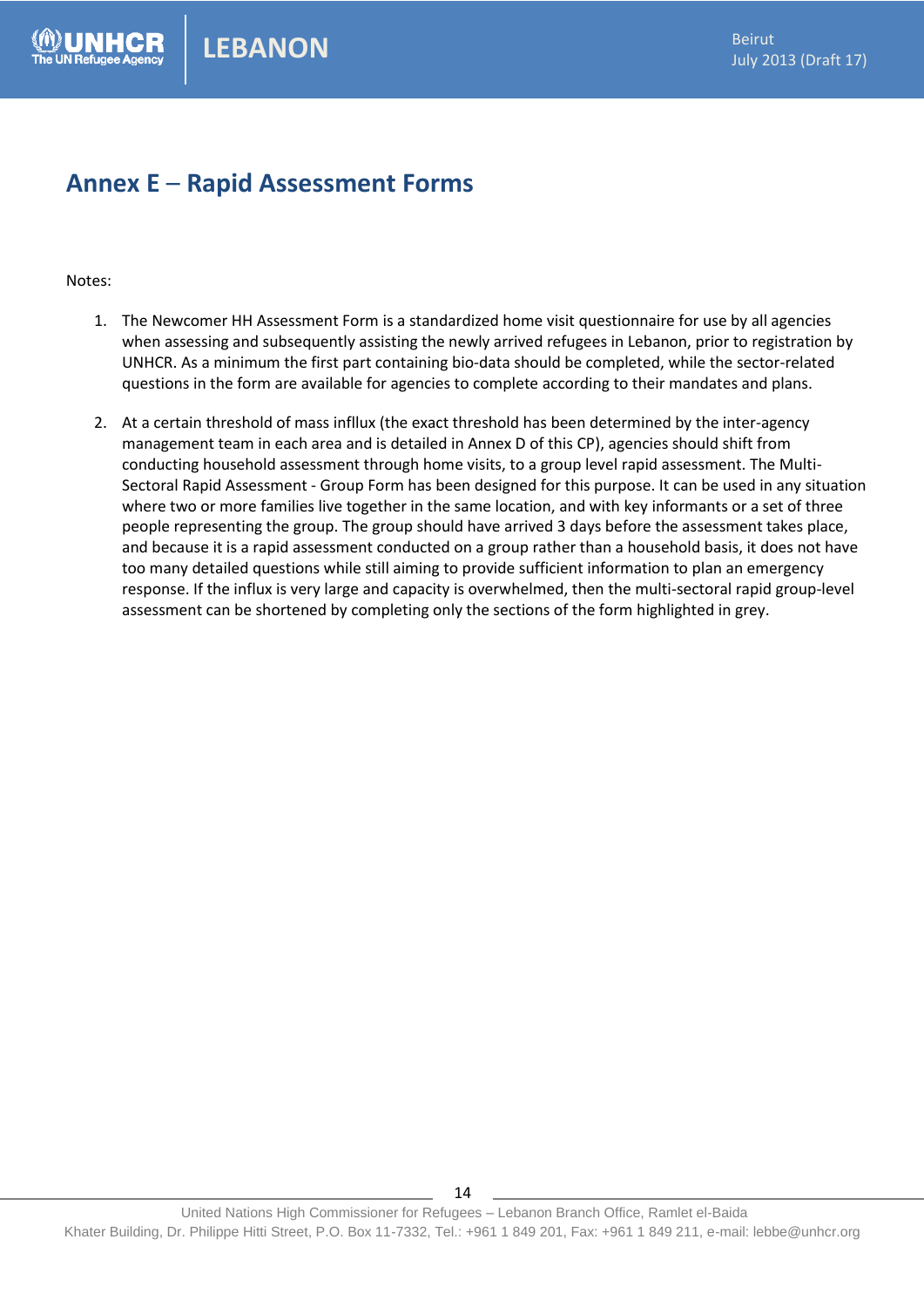#### **NEWCOMER HOUSEHOLD ASSESSMENT FORM**

#### **Questionnaire Number:**

| Date of assessment:                 | Governorate:   |
|-------------------------------------|----------------|
|                                     | Village:       |
| Case number:                        | Staff name:    |
|                                     | Mobile Number: |
| Family book or Head of Household ID |                |
| number:                             |                |

#### **Consent for Release of Information**

I hereby give my consent to (agency name) to release the below information to all relevant agencies. It is understood that in giving this consent the information will be treated sensitively and confidentially and strictly in the interests of facilitating access to protection or assistance Date: ………………………………………………………………………

Signature: ………………………………………………………………..

#### **A) Bio-data**

| Name of Head of HH:                                                                                      |
|----------------------------------------------------------------------------------------------------------|
| Female<br>Male<br>Sex:                                                                                   |
| Date of birth (yyyy):                                                                                    |
| <b>Nationalities:</b>                                                                                    |
|                                                                                                          |
| Date of arrival to Lebanon (dd/mm/yyyy):                                                                 |
| Place of residence in Syria (town, district):                                                            |
| Phone number in Lebanon (mobile):                                                                        |
| <b>Address in Lebanon:</b>                                                                               |
| Family Book,    <br>Passport, $  N/A $ Other, please specify:<br> D,  <br>Identification documentations: |
|                                                                                                          |

| Family<br>members | <b>Name</b> | DOB (yyyy) | Sex<br>(F/M) | <b>Relation with head of</b><br>household | <b>Specific needs</b><br>(Use UNHCR code<br>guidance attached<br>to the SoP) |
|-------------------|-------------|------------|--------------|-------------------------------------------|------------------------------------------------------------------------------|
| 1                 |             |            |              |                                           |                                                                              |
| 2                 |             |            |              |                                           |                                                                              |
| 3                 |             |            |              |                                           |                                                                              |
| 4                 |             |            |              |                                           |                                                                              |
| 5                 |             |            |              |                                           |                                                                              |
| 6                 |             |            |              |                                           |                                                                              |
| 7                 |             |            |              |                                           |                                                                              |
| 8                 |             |            |              |                                           |                                                                              |
| 9                 |             |            |              |                                           |                                                                              |
| 10                |             |            |              |                                           |                                                                              |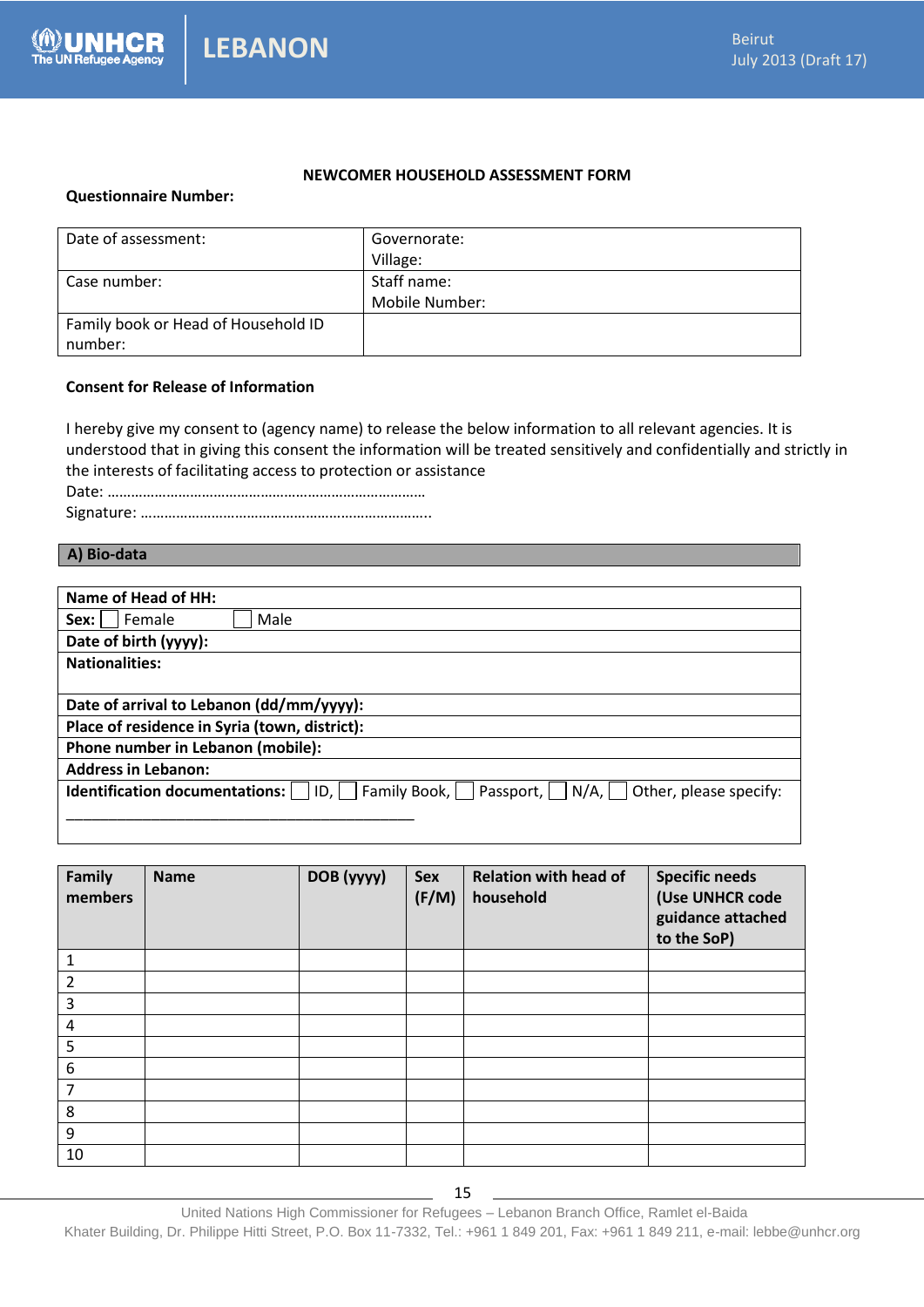#### **B) Protection Monitoring**

**UNHCR** 

| 1. What is the name of your last place of abode in Syria? (if different from the place of origin as |
|-----------------------------------------------------------------------------------------------------|
| registered):                                                                                        |
|                                                                                                     |
|                                                                                                     |
| 2. What is the humanitarian situation in the last place of abode in Syria:                          |
| Very bad<br>Bad<br>Neutral<br>Good<br>Very good                                                     |
| 3. Reason for fleeing Syria:                                                                        |
| Insecurity in place of origin                                                                       |
| House destroyed                                                                                     |
| Fear of being arrested                                                                              |
| Injury/medical condition                                                                            |
| Other, please specify:                                                                              |
| 4. Displacement pattern:                                                                            |
| Primary displacement from Syria to Lebanon                                                          |
| Secondary displacement within Syria than to Lebanon                                                 |
| Secondary displacement within Lebanon                                                               |
| 5. How did you access the Lebanese territory?                                                       |
| Official border crossing point - location:                                                          |
| Unofficial border crossing point - location:                                                        |
| 6. After crossing into Lebanon did you stay in the border area you crossed into?                    |
| Yes $\Box$<br><b>No</b>                                                                             |
| 6.1 If yes, why?                                                                                    |
| 6.2 If not, why and where did you go?                                                               |
| 6.3 How long did you stay at the border?                                                            |
| 7. Reason for irregular crossing?                                                                   |
| Political opposition activities                                                                     |
| Financial reasons (official fees)                                                                   |
| Lack of documentation                                                                               |
| Wounded                                                                                             |
| Other, please specify                                                                               |
| 8. What is the main difficulty you have faced while crossing?                                       |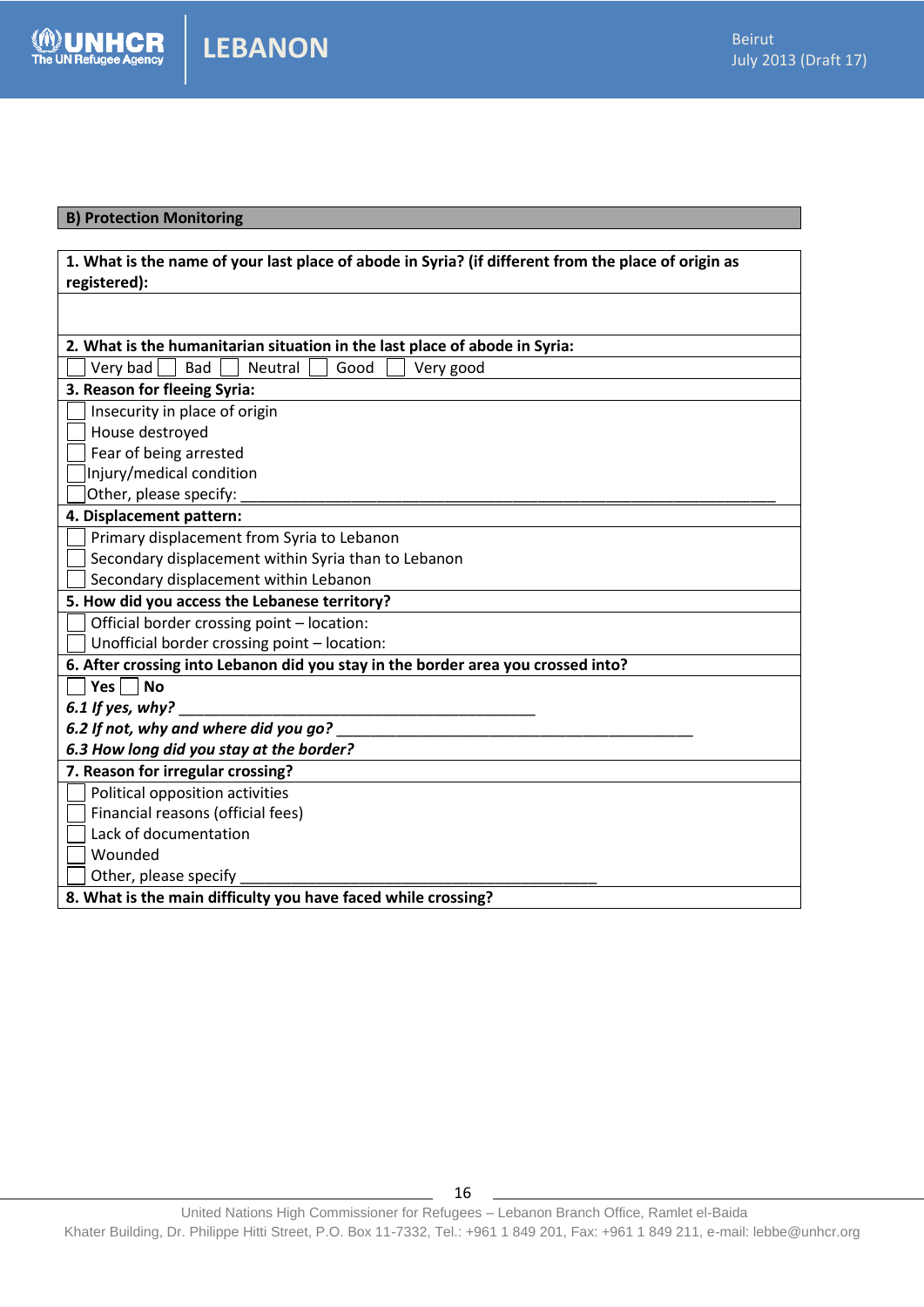

Ш

| None                                                                                                |
|-----------------------------------------------------------------------------------------------------|
| Lack of transportation                                                                              |
| Lengthy journey                                                                                     |
| Shooting                                                                                            |
| Mine risk                                                                                           |
| Harassment by authorities (verbal or physical):<br>Lebanon<br>Syria<br>or                           |
| Harassment by non-state agents (verbal or physical): Syria<br>Lebanon<br>or                         |
| Financial (exit/entry fees)                                                                         |
| Request for bribes                                                                                  |
| Confiscation of ID documents in Syria                                                               |
| Confiscation of documents at the border                                                             |
| Prevented from crossing legally by authorities                                                      |
| Family held hostage at the border                                                                   |
| Other, please specify                                                                               |
| 9. Have you any family member left behind in Syria?                                                 |
| Yes<br><b>No</b>                                                                                    |
|                                                                                                     |
| 9.1 If yes, how many and for what reasons?                                                          |
| The person(s) is/are                                                                                |
| Missing                                                                                             |
| Detained                                                                                            |
| Other (specify)                                                                                     |
| 10. If missing or detained, would you like us to provide the ICRC with your contact information for |
| them to follow up on this issue with you directly, in a confidential manner?                        |
| Yes                                                                                                 |
| No                                                                                                  |
| 11.Do you have any separated/unaccompanied children under your care?                                |
| Yes <br>No                                                                                          |
| 11.1 If yes, under which circumstances they have been separated?                                    |
|                                                                                                     |
| 12. Are you willing to register with UNHCR?                                                         |
| Yes<br><b>No</b>                                                                                    |
| 12.1 If Not, why?                                                                                   |
| Fear of being reported                                                                              |
| Fear of being stopped or arrested while crossing the checkpoint                                     |
| Fear of being threatened by someone                                                                 |
| Difficulty in transportation                                                                        |
| <b>Missing IDs</b>                                                                                  |
| No interest, please specify why?                                                                    |
| Other, please specify:                                                                              |
|                                                                                                     |
| C) Shelter                                                                                          |

| 1. Type of shelter:                                                                                                                                      |
|----------------------------------------------------------------------------------------------------------------------------------------------------------|
| $\Box$ Tent/hand made shelter $\Box$ Rented $\Box$ Shared rent $\Box$ Hosted $\Box$ Public building $\Box$ Collective<br>shelter $\Box$ No accommodation |
| 2. If hosted, by whom:                                                                                                                                   |

United Nations High Commissioner for Refugees – Lebanon Branch Office, Ramlet el-Baida

Khater Building, Dr. Philippe Hitti Street, P.O. Box 11-7332, Tel.: +961 1 849 201, Fax: +961 1 849 211, e-mail: lebbe@unhcr.org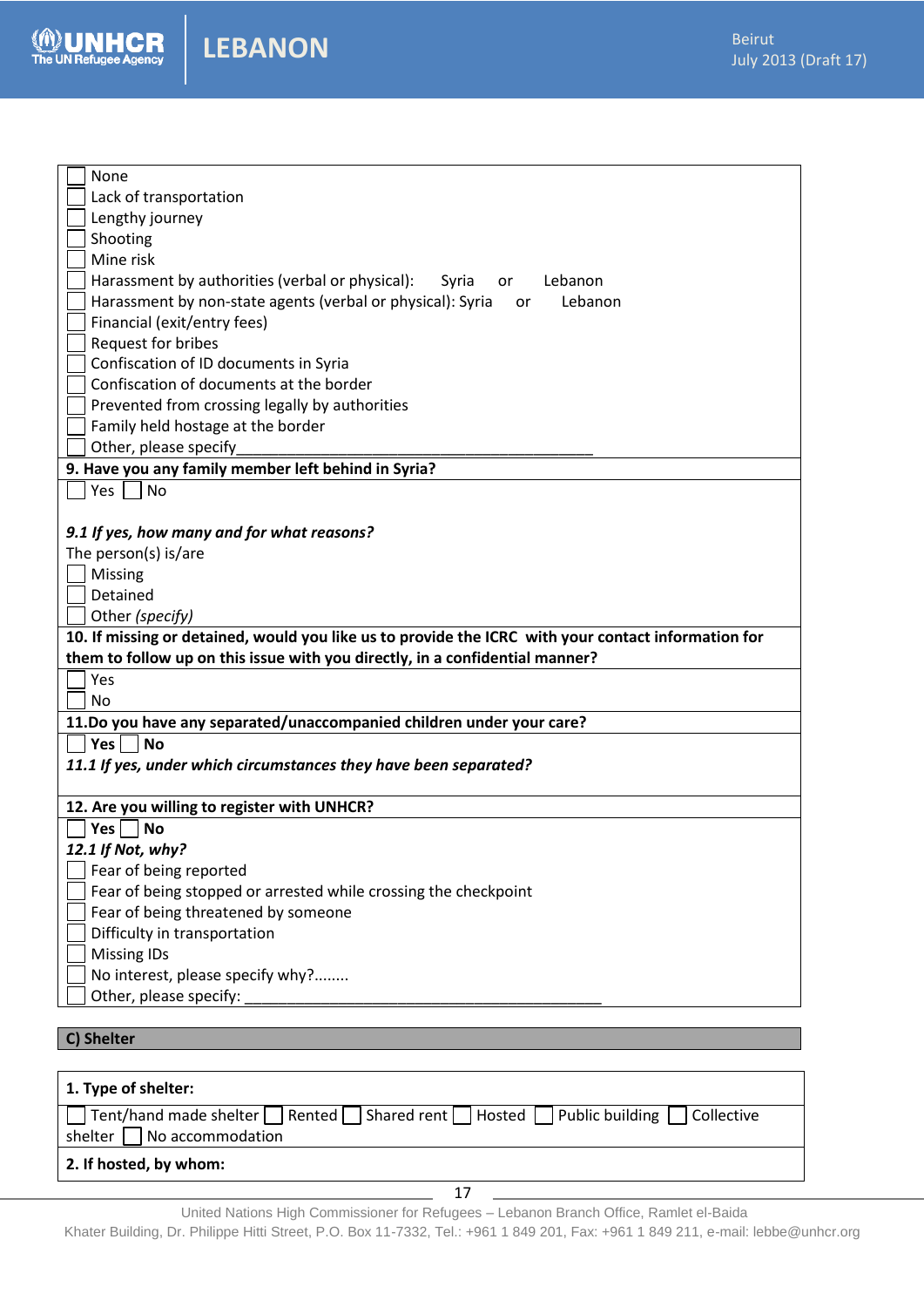| Relative     Friend     Stranger     Churches/Mosques     Schools |                                                     |
|-------------------------------------------------------------------|-----------------------------------------------------|
| 3. Nationality of Host:                                           |                                                     |
| Lebanese   Syrian Refugee   Syrian non-refugee                    | Other                                               |
| 4. Rent fees (if applicable/month):                               |                                                     |
| 5. Number of rooms:                                               | 6. Number of people living within the same shelter: |
| 7. Is the shelter weather proofed (rain,<br>wind entering):       | 8. Presence of insects/rodents:<br>Yes              |

#### **D) Wash**

**NHCR** 

Ш

| 1. What is your current water source for domestic use (other than drinking)?           |
|----------------------------------------------------------------------------------------|
| Tap water connected to municipality network                                            |
| Well                                                                                   |
| Water trucking (if yes, frequency ____/____                                            |
| Other source (specify)                                                                 |
| 2. What is your current drinking water source?                                         |
| Tap water connected to municipality network                                            |
| Protected borehole / well                                                              |
| Water trucking (if yes, frequency ____/_____                                           |
| Bottled (purchasing)                                                                   |
| Other source (specify)                                                                 |
| 3. Distance to the current water source (if outside of shelter):                       |
| Less than $2 \text{ min } (-,-100 \text{m})$<br>Between 2 and 5 min (100m< --- < 500m) |
| More than 10 min (----> 1km)<br>Between 5 and 10 min (500m< ----< 1 km)                |
| 4. Excreta disposal practice:                                                          |
| Open defecation<br>Pit latrine                                                         |
| Pour-flush latrine<br>Other (specify)                                                  |
| 5. Excreta disposal facilities status (observation):                                   |
| Good condition<br>$^{-}$   Yes  <br><b>No</b>                                          |
| Continuous leak Yes<br>- I No                                                          |
| $Clean \nvert \nvert Yes \nvert \nvert No$                                             |
| Smelling   $ Yes $   No                                                                |
| Flies     Yes     No                                                                   |
| Privacy     Yes     No                                                                 |
| Gender separation   Yes  <br>No                                                        |
| Accessible for PWD<br>Yes<br><b>No</b>                                                 |
| 6. Solid waste disposal (observation):                                                 |

United Nations High Commissioner for Refugees – Lebanon Branch Office, Ramlet el-Baida Khater Building, Dr. Philippe Hitti Street, P.O. Box 11-7332, Tel.: +961 1 849 201, Fax: +961 1 849 211, e-mail: lebbe@unhcr.org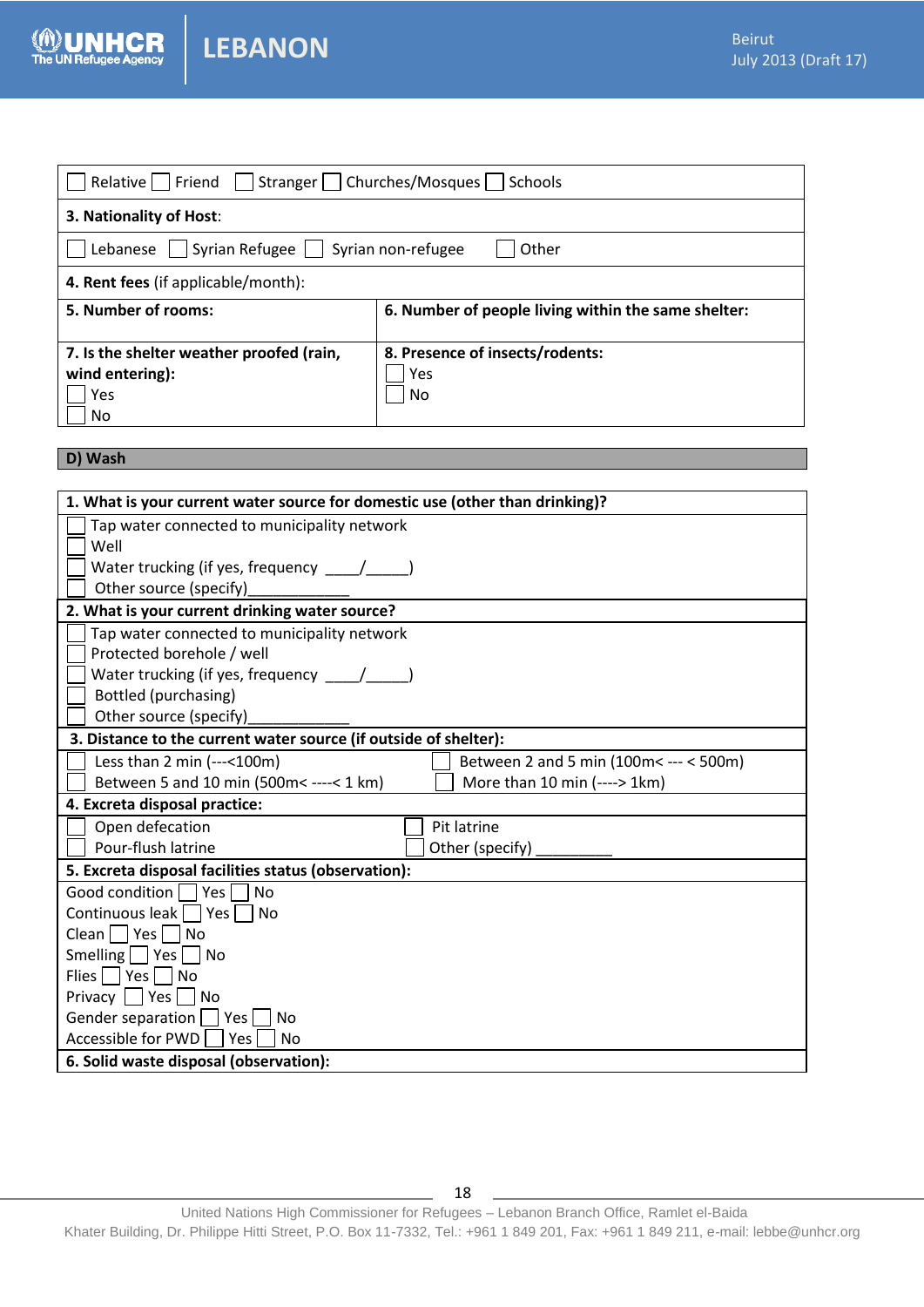

| <b>LEBANON</b> |
|----------------|
|----------------|

| <b>Burning</b>                                           |
|----------------------------------------------------------|
| In the street                                            |
| Dump site                                                |
| Waste pit (burial)                                       |
| Leave it where it is                                     |
| Other (specify):                                         |
| 7. Other disease vectors (observation):                  |
|                                                          |
|                                                          |
|                                                          |
|                                                          |
|                                                          |
| 8. Is there any stagnant water near the WASH facilities? |
| Yes<br>No                                                |

#### **E) Health**

Ш

| 1. Health Status:                                             |             |                             |                                                                                     |                               |                                 |  |
|---------------------------------------------------------------|-------------|-----------------------------|-------------------------------------------------------------------------------------|-------------------------------|---------------------------------|--|
| <b>Chronic Illness:</b>                                       |             | Critical/severe             | Moderate                                                                            |                               |                                 |  |
| Medical condition:                                            |             | Critical/severe             | Moderate                                                                            |                               |                                 |  |
|                                                               |             |                             |                                                                                     |                               |                                 |  |
| <b>Family</b><br>member                                       | <b>Name</b> | <b>Medical</b><br>condition | <b>Symptoms (if</b><br>any)                                                         | <b>Medication (if</b><br>any) | <b>Impact on</b><br>self/others |  |
|                                                               |             |                             |                                                                                     |                               |                                 |  |
|                                                               |             |                             |                                                                                     |                               |                                 |  |
|                                                               |             |                             |                                                                                     |                               |                                 |  |
|                                                               |             |                             |                                                                                     |                               |                                 |  |
|                                                               |             |                             | 2. What are the main health concerns in your family? For children? For the elderly? |                               |                                 |  |
|                                                               |             |                             |                                                                                     |                               |                                 |  |
| 3. Are there pregnant women in your family?                   |             |                             |                                                                                     |                               |                                 |  |
| $Yes \mid No$                                                 |             |                             |                                                                                     |                               |                                 |  |
| 3.1 If yes, did they have pre natal care?                     |             |                             |                                                                                     |                               |                                 |  |
| $Yes$ No                                                      |             |                             |                                                                                     |                               |                                 |  |
| 3.2 If yes, where?                                            |             |                             |                                                                                     |                               |                                 |  |
| 4. Did they have prenatal care since they arrived in Lebanon? |             |                             |                                                                                     |                               |                                 |  |
| $Yes \mid No$                                                 |             |                             |                                                                                     |                               |                                 |  |
| 4.1 Do they go to a health center?                            |             |                             |                                                                                     |                               |                                 |  |
| $Yes \nightharpoonup No$                                      |             |                             |                                                                                     |                               |                                 |  |
| 4.2 If yes, which one?                                        |             |                             |                                                                                     |                               |                                 |  |
|                                                               |             |                             |                                                                                     |                               |                                 |  |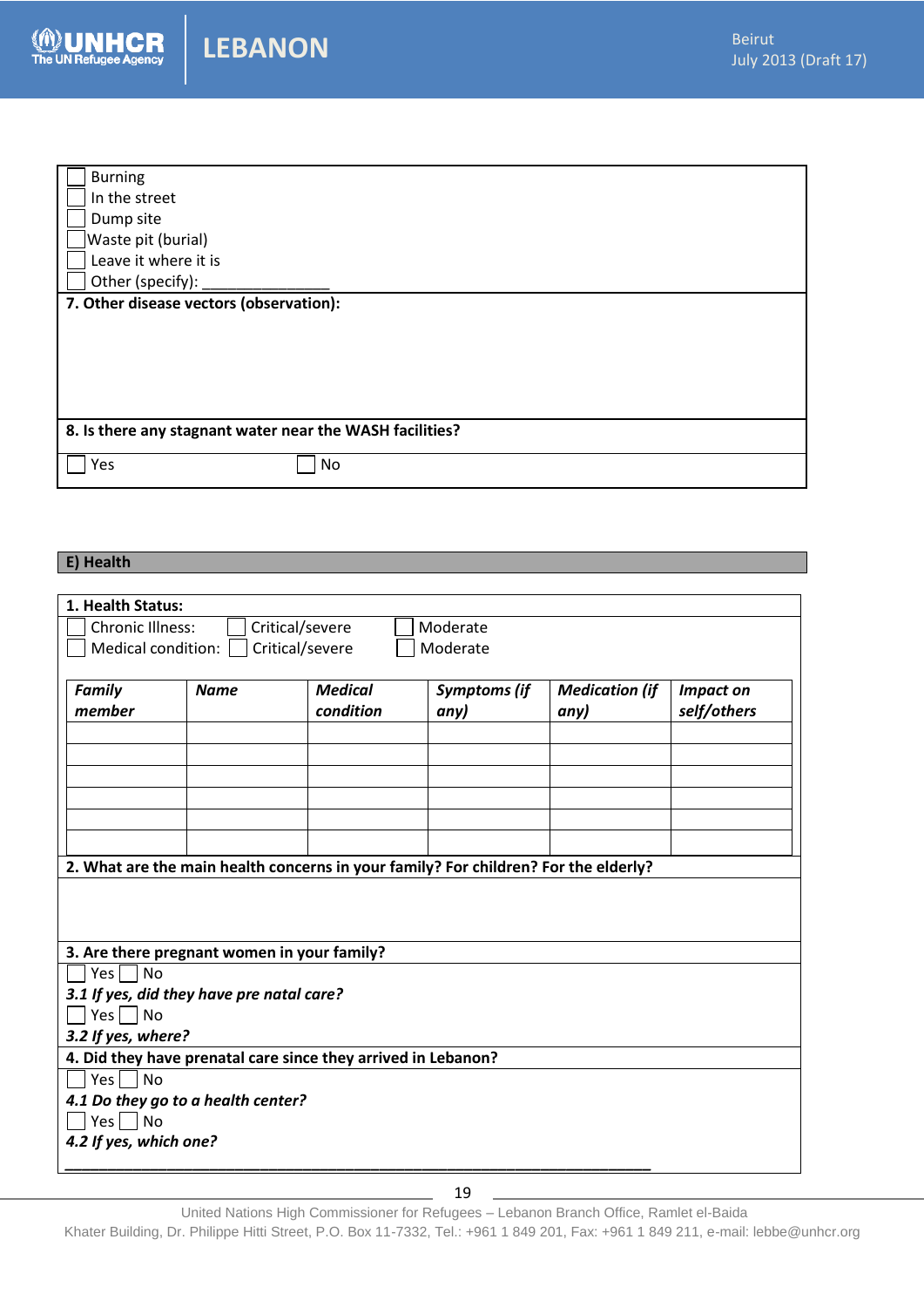

| 5. Do you have a family member with a disability?                                               |
|-------------------------------------------------------------------------------------------------|
| Yes l<br>No.                                                                                    |
| 5.1 If yes, how do you care for them?                                                           |
|                                                                                                 |
| 6. Which health center/hospital have you been to?                                               |
|                                                                                                 |
|                                                                                                 |
| 6.1 If yes, for what treatment?                                                                 |
| 7. How do you procure your medication?                                                          |
|                                                                                                 |
| 8. Can you describe the impact of your family's health on yourself and on other family members? |

**F) Education:**

| 1. Head of Household level of education attained:                                                                                                    |                                             |  |  |  |
|------------------------------------------------------------------------------------------------------------------------------------------------------|---------------------------------------------|--|--|--|
| Elementary     Middle School     High School     Technical School     University Degree<br>Educational Background (If applicable):                   |                                             |  |  |  |
| 2. Did your children attend school in Syria?                                                                                                         |                                             |  |  |  |
| Yes  <br>No<br>2.1 If yes, how many of them were schooled and what level of education did they attain before coming<br>to Lebanon? Kindly elaborate: |                                             |  |  |  |
| Children name                                                                                                                                        | Level of education before coming to Lebanon |  |  |  |
|                                                                                                                                                      |                                             |  |  |  |
| 2.2 If no, why? $\qquad \qquad$                                                                                                                      |                                             |  |  |  |
| 3. Are your children attending school in Lebanon?                                                                                                    |                                             |  |  |  |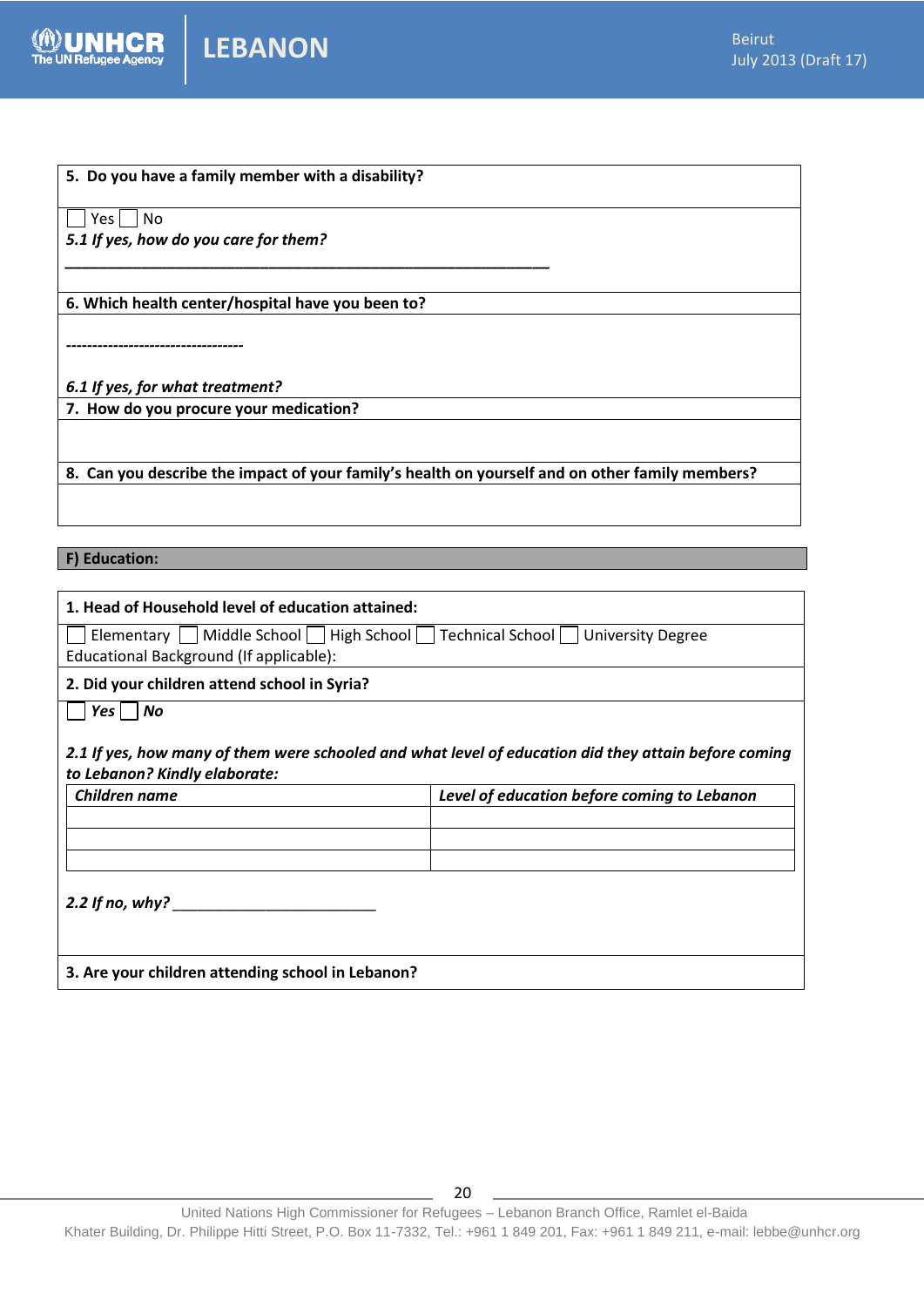# $\bigcap$  Yes  $\bigcap$  No *3.1 If yes, what grade are they in? Kindly elaborate: Children name Level of education in Lebanon* 3.2 If no, why?

**G) Livelihood**

| 1. What is your household's main source of income?                                                  |
|-----------------------------------------------------------------------------------------------------|
| Employment                                                                                          |
| External support from friends or family-Donation or loan?                                           |
| External support from local community- Donation or loan?                                            |
| Humanitarian assistance                                                                             |
| Other please specify (open text)                                                                    |
| 2. If the head of household is not working, what is the reason?                                     |
| Injury                                                                                              |
| Disability                                                                                          |
| Cannot find work in field                                                                           |
| Other please specify (open text)                                                                    |
|                                                                                                     |
| 3. Since your arrival to Lebanon, has your household been unable to pay for basic needs, including: |
| food, rent, health care, or children's school fees?                                                 |
| <b>No</b>                                                                                           |
| Yes, check all relevant items:                                                                      |
| food __rent __health care __children's school fees __other, (open text):                            |
| 4. Have you been able to generate income since your arrival to Lebanon?                             |
| $Yes \mid No$                                                                                       |
|                                                                                                     |
| 4.1 If yes:                                                                                         |
| How many days do you work per week?                                                                 |
| How much would you estimate your daily household earns?                                             |
|                                                                                                     |
| H) Registration and assistance:                                                                     |

**1. Have you received any type of humanitarian assistance in Syria prior to your displacement?**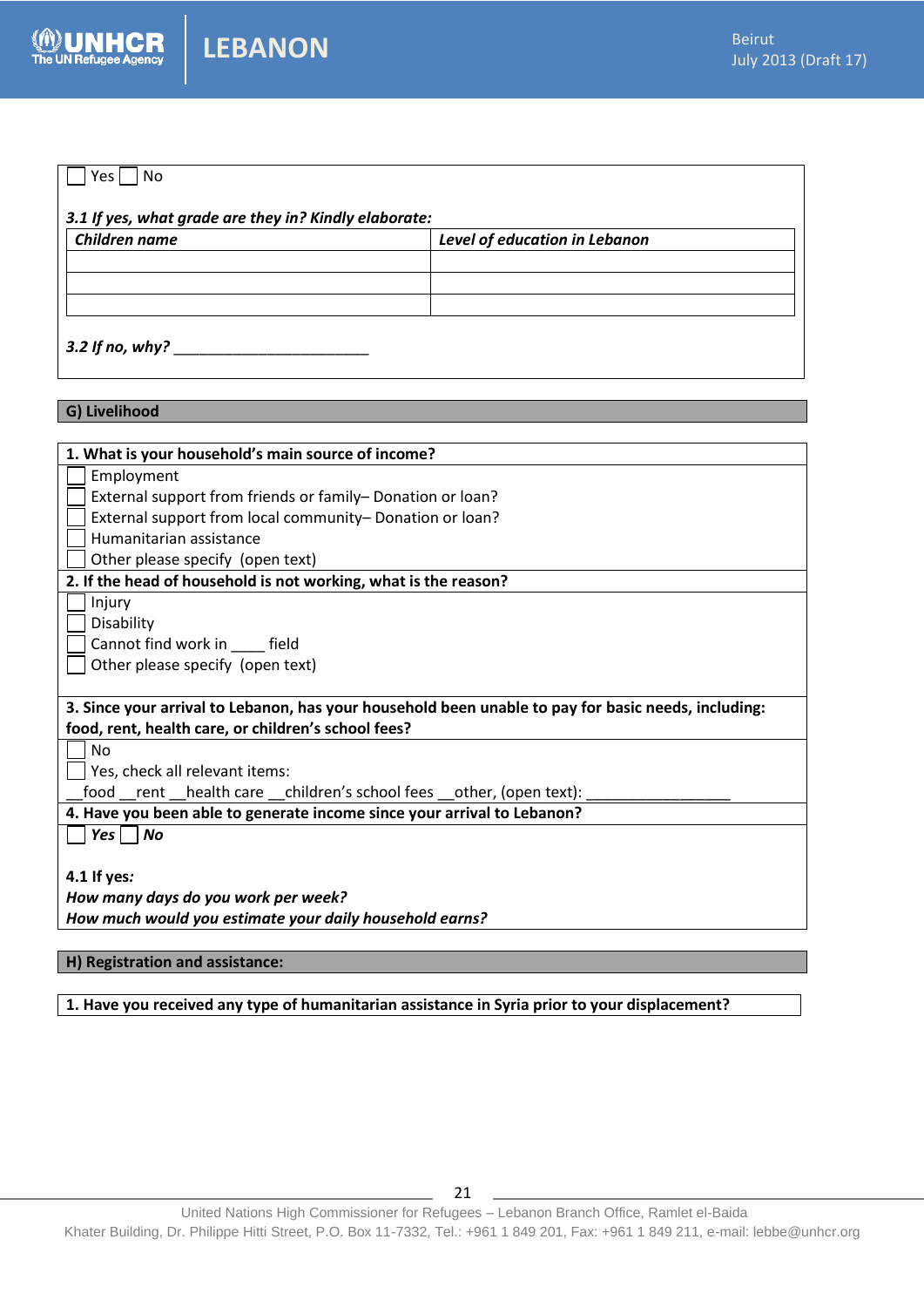

| Yes                                                                                                                                                                                                                            |
|--------------------------------------------------------------------------------------------------------------------------------------------------------------------------------------------------------------------------------|
| No                                                                                                                                                                                                                             |
| 1.1 If yes, do you know who provided you with this assistance?                                                                                                                                                                 |
| UN                                                                                                                                                                                                                             |
| INGOs (specify): _________                                                                                                                                                                                                     |
| Syrian Arab Red Crescent (SARC)                                                                                                                                                                                                |
| Other (specify): National Contract of the Contract of the Contract of the Contract of the Contract of the Contract of the Contract of the Contract of the Contract of the Contract of the Contract of the Contract of the Cont |
| 1.2 If yes, what type of assistance                                                                                                                                                                                            |
| Food                                                                                                                                                                                                                           |
| Non-food (specify): _____________                                                                                                                                                                                              |
| <b>WASH</b>                                                                                                                                                                                                                    |
| Shelter                                                                                                                                                                                                                        |
| Health                                                                                                                                                                                                                         |
| Education                                                                                                                                                                                                                      |
| Protection                                                                                                                                                                                                                     |
| Cash                                                                                                                                                                                                                           |
| Other (specify):                                                                                                                                                                                                               |
| 2. What public services are working in your village of origin/last place of abode?                                                                                                                                             |
| Hospital/clinics                                                                                                                                                                                                               |
| Schools                                                                                                                                                                                                                        |
| Drainage/sewage                                                                                                                                                                                                                |
| Water supply                                                                                                                                                                                                                   |
| 3. What would be the most important service to be restored or issue to be addressed, to allow you to                                                                                                                           |
| return to Syria?                                                                                                                                                                                                               |
| Hospital/clinics                                                                                                                                                                                                               |
| Schools                                                                                                                                                                                                                        |
| Drainage/sewage                                                                                                                                                                                                                |
| Water supply                                                                                                                                                                                                                   |
| Shelter                                                                                                                                                                                                                        |
| Safety and security                                                                                                                                                                                                            |
| Other (specify):                                                                                                                                                                                                               |
|                                                                                                                                                                                                                                |
| 4. Have you registered with the municipality where you live in Lebanon?                                                                                                                                                        |
| Yes                                                                                                                                                                                                                            |
| No                                                                                                                                                                                                                             |
| 5. Assistance received so far in Lebanon                                                                                                                                                                                       |
| Food coupons \$                                                                                                                                                                                                                |
| Hygiene kits<br>Financial assistance \$                                                                                                                                                                                        |
| Mattresses/ Blankets<br><b>Baby kits</b>                                                                                                                                                                                       |
| Rent support \$<br>Other, please specify:                                                                                                                                                                                      |
| Medication                                                                                                                                                                                                                     |
| <b>Health Services</b>                                                                                                                                                                                                         |
| 6. Who provided the assistance in Lebanon? And when?                                                                                                                                                                           |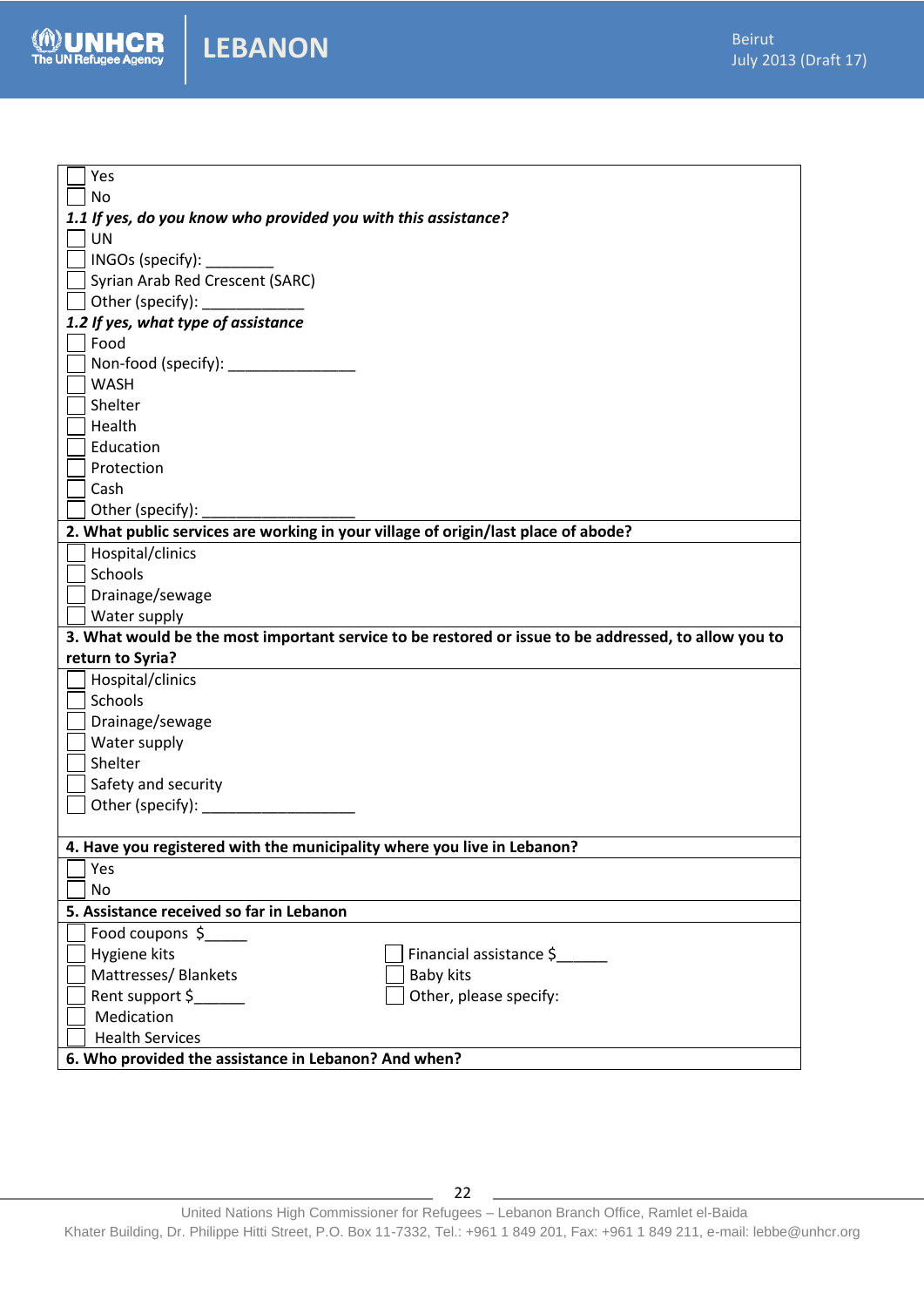| UN; when?                                               |         |  |
|---------------------------------------------------------|---------|--|
| International NGOs (specify):                           | : when? |  |
| Local NGOs (specify): ; when?                           |         |  |
| Municipality; when?                                     |         |  |
| Host community; when?                                   |         |  |
| Parties; when?                                          |         |  |
| Other (specify):                                        | ; when? |  |
| 7. Did anyone had to pay for the assistance in Lebanon? |         |  |
| No<br>Yes l                                             |         |  |
| 7.1 If yes, who? ---------------                        |         |  |

#### **I) FIs and NFIs needs**

| Item                             | <b>Already Available</b> | <b>Not available</b> |
|----------------------------------|--------------------------|----------------------|
| Mattresses                       |                          |                      |
| <b>Blankets</b>                  |                          |                      |
| Hygiene kit                      |                          |                      |
| Kitchen set                      |                          |                      |
| Baby kit                         |                          |                      |
| Cooking gas set                  |                          |                      |
| Food item                        |                          |                      |
| Dignity kit for women (including |                          |                      |
| sanitary napkins)                |                          |                      |
| Water container                  |                          |                      |
| Clothes                          |                          |                      |
| Shoes                            |                          |                      |
| Jerry cans                       |                          |                      |
| <b>Buckets</b>                   |                          |                      |
| Others, please specify:          |                          |                      |

#### **J) OW observation/recommendation/ fast track**

**Important:** Distribute the "UNHCR registration flier" in addition to all relevant hotline numbers and fliers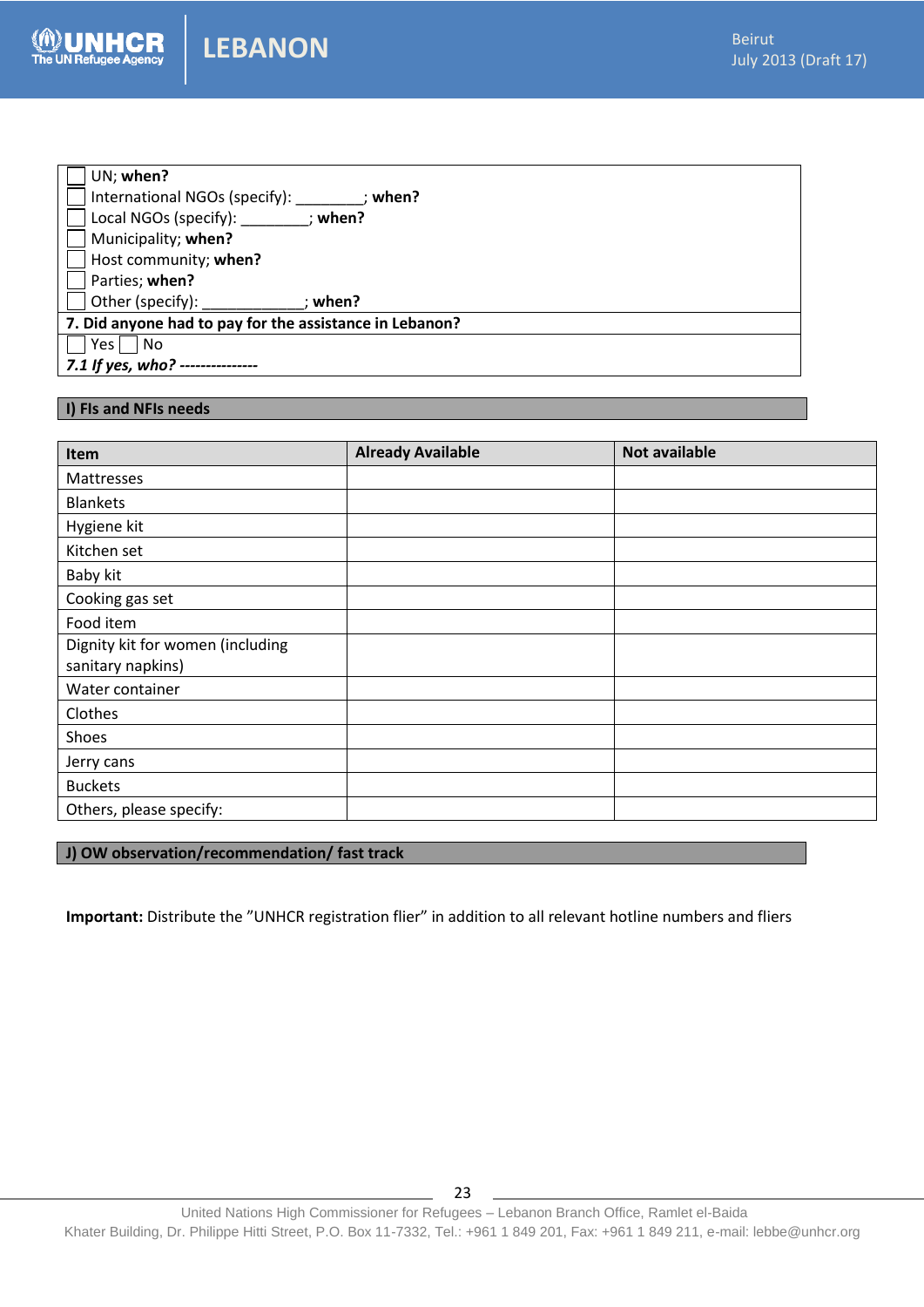# **Annex F** – **Area-Specific Scenarios, Triggers & Assumptions**

# 1. Summary of National & Area Specific Triggering Numbers

| Area                        | Current rate of influx <sup>1</sup> | No. that would overwhelm current response capacity |                        |  |
|-----------------------------|-------------------------------------|----------------------------------------------------|------------------------|--|
|                             | (individuals per day)               | Individuals (est.)                                 | Households (est.)      |  |
| National level (gradual)    |                                     | 300,000 over 30 days                               | 60,000 over 30 days    |  |
| National level (sudden)     | 2,577                               | 50,000 in a single day                             | 10,000 in a single day |  |
| Bekaa                       | 925                                 | > 3,750 over 3 days                                | > 750 over 3 days      |  |
| North                       | 663                                 | > 3,750 over 3 days                                | > 750 over 3 days      |  |
| South                       | 245                                 | > 3,750 over 3 days                                | > 750 over 3 days      |  |
| Beirut & Mt. Lebanon<br>744 |                                     | Not determined yet                                 | Not determined yet     |  |

### 2. Bekaa

 $\overline{a}$ 

# 2.1. Area Scenario Description/Triggers

Up to a certain point the rate of influx is more important than the absolute numbers, since a high rate has the potential to overwhelm response capacity almost immediately and with little or no warning. The Bekaa Area Team considers that a rate as low as 1,250 individuals arriving (through all points) and staying in Bekaa each day for 3 days (i.e. only one third more than the current rate, about 6,500 individuals per week), could overwhelm existing capacity and necessitate a contingency response. Possible scenarios are as follows:

- o Severe fighting in Qusair may trigger a mass influx into Arsel, with the potential of 30,000 persons crossing the border in a short space of time. If refugees enter the Arsel area, they will probably stay there, move to Wadi Khaled in Akkar, or on to Central/West Bekaa.
- o Fighting in Rif Damascus and Damascus leading to a major reverse for one side or the other would trigger a large influx, particularly of women, children, and combatants from the defeated side, but with a problematic mix of civilians and combatants in the influx groups.

<sup>&</sup>lt;sup>1</sup> Figures derived from the increase in number of refugees + pending registration between end-May and 18 July 2013.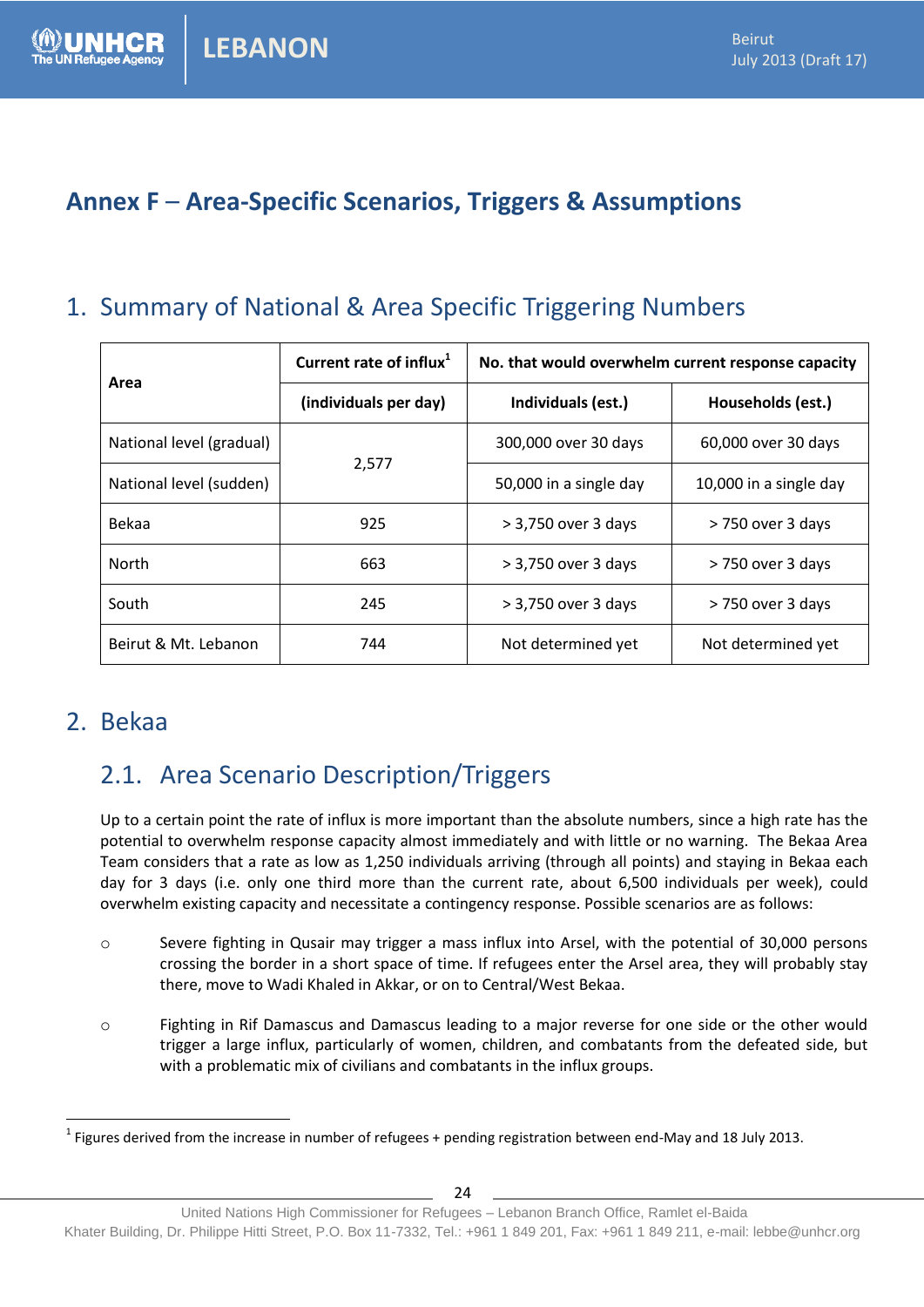o Various events in Syria could trigger a large influx into both North and Central Bekaa simultaneously. If the influx is into the Hermel area, the refugees will likely move to Baalbek area, and possibly on to South Lebanon. If large numbers enter through Masnaa, they will likely go to Marj, Ghazze, Sawiri, Dalhamiye, Saadnayel, Taalabaya, Bar Elias, Kherbet Rouha, Rashaya, Jib Jenin, and Mansoura.

### 2.2. Area Assumptions

#### In General

The combined capacity of all partners in the Bekaa would not be able to cope with a more massive influx than that projected in RRP5, particularly if much of the influx came in just a few days (Scenario 1(b)). There are neither sufficient stocks, staffing nor financial resources. Some places have no agencies present and working there, although it is possible that refugees could go there.

#### *Implication:*

 *The lack of capacity would force the response community to focus on urgent emergency cases only for at least the first 3 days, in terms of shelter, WASH, food health, and other critical sectors.*

#### Security of Operations

Prolonged or severe insecurity in the above parts of the Bekaa could trigger onward movements towards Central and West Bekaa, possibly seeking refuge in the major urban areas of Baalbek and Zahle, following existing sectarian divisions. Implementation of operations would become more dangerous and much more difficult, as it could not easily be managed remotely from the sites without reliable local partners, who will become even more overburdened in this situation.

#### *Implication:*

 $\Rightarrow$  All agencies need to consider how they would manage their critical operations by 'remote control', and *coordinate their efforts to prepare for this.*

#### Monitoring & Assessment

Although monitoring Masnaa and other legal entry points will help to judge whether the threshold of 4,000 individuals entering over 3 days has been reached, in a mass influx many, perhaps most, will enter not through legal points, and so judging the scale of the influx will be difficult. Even then, refugees will not all stay in the Bekaa, and will move on to other parts of the country. These flows should also be monitored if possible.

#### *Implication:*

 $\Rightarrow$  As well as monitoring at the borders, flows of refugees across the country should also be monitored.

#### Shelter

The shelter situation at present is almost overwhelming, even without the possible even larger scale influx, in that currently there is insufficient shelter to meet the need, and few options to alleviate this. Available rental accommodation has been taken up and collective centres are getting to saturation point, while GoL has not authorised the establishment of transit sites, although five sites have been located, planned and the necessary partners identified. Consequently, refugees are resorting to small and dispersed informal tented settlements (ITS), where it is more difficult and inefficient to assist them, which are vulnerable and harder to improve in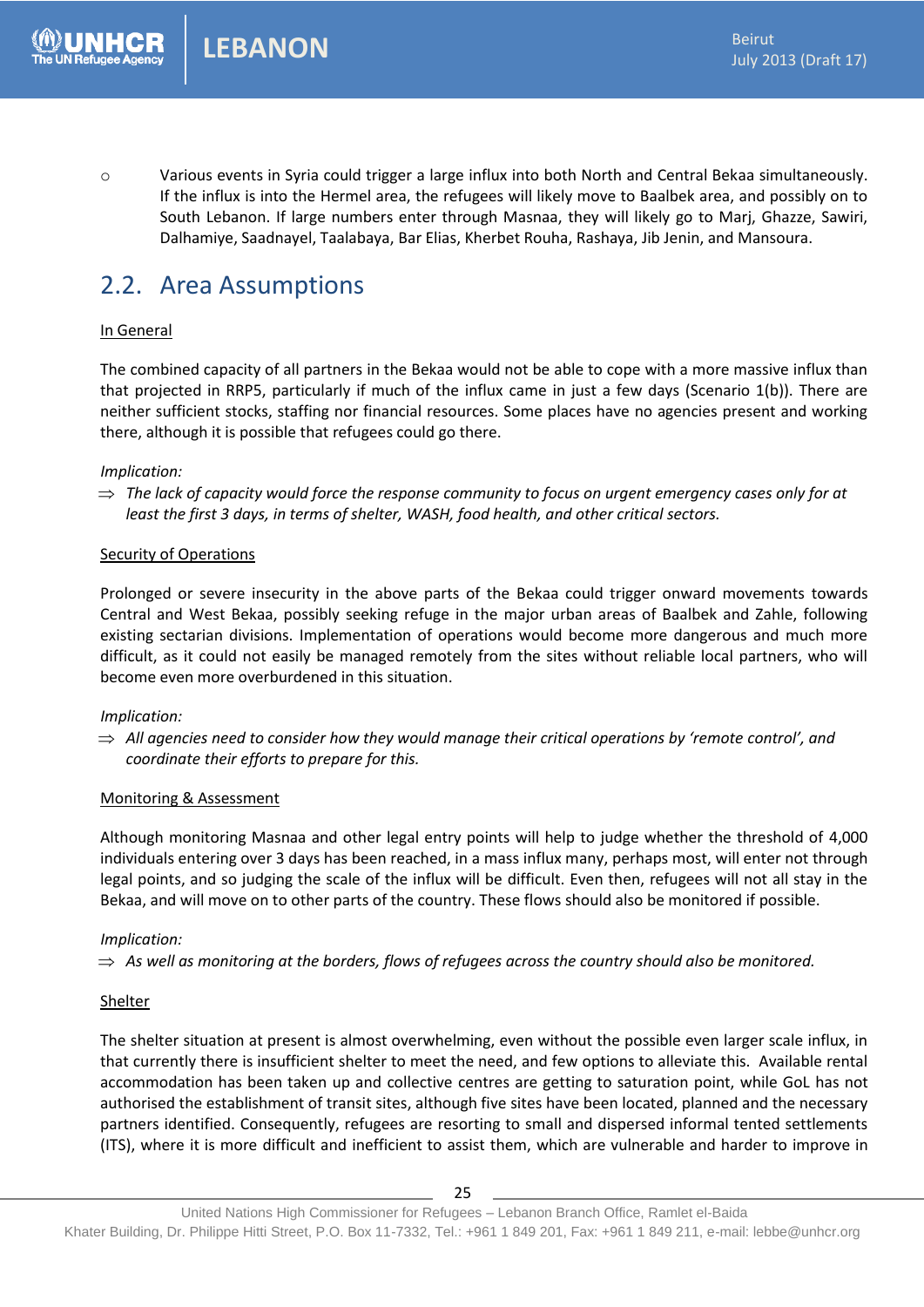terms of shelter status, water, sanitation and hygiene.

*Implication:*

 $\Rightarrow$  In terms of shelter, Bekaa Area is therefore already close to the contingency scenario at the moment, even *at the lower number of refugees now entering. The implication is that some form of formal camps will be required sooner or later, and UNHCR should actively continue to discuss the issue of 'Transit Sites' with GoL at high level, to ensure that all actors understand that 'camps' will inevitably arise during a mass influx.*

### 3. North

# 3.1. Area Scenario Description/Triggers

A collapse of the regime in Damascus could trigger not only a large new wave of refugees entering Lebanon, but also a significant return of the current refugee population, but perhaps only in very large numbers once they perceive that the situation at home is more secure. Additionally, the level of destruction of infrastructure in and around e.g. Homs, Al Qusair, will not be conducive to early returns and/or only of male heads of households (with the women and children left behind until situation stabilises). The net effect is hard to gauge, but it is assumed that the refugee population will increase significantly, at least over the short term.

The Akkar Area Team estimates that it can cope with up to 1,250 new arrivals per day with the current response methodology focusing on HH level needs, but that more than this over 3 consecutive days will trigger a move from assessment at the household level to a 'group' level assessment approach. The capacity in T5 (Tripoli + 5 districts) is slightly lower and should the influx require simultaneous intervention in all the districts of the Northern Governorate, the partners operating in both Akkar and T5 would not be able to respond.

Northern Governorate regional capacity in general will therefore be overwhelmed by an influx of less than 2,500 individuals per day even with a group intervention approach, and some sectors including WASH and shelter would be overwhelmed by an influx of half this scale. The majority of the households may enter illegally which means their onward movement inside Lebanon will be restricted, especially in areas with many checkpoints (e.g. for assistance provided within Wadi Khalid and Akroum, where intervention will be required). Local political considerations and/or the host population profile might prompt some districts, which might otherwise be considered to have the capacity to absorb more new arrivals, to take measures that restrict the settlement or movement of refugees. Refugees of the Alawite confession are expected to move mainly into the Sahel area, but the return of other profile groups is not expected immediately.

# 3.2. Area Assumptions

#### In General

Above the rate of 1,250 individuals arriving in the North per day for 3 or more consecutive days, there are insufficient resources to respond following current approaches and this level of influx will trigger a move to a group assessment / response approach. Activation of the CP might be required for an influx of less than 1,000 HHs, simply in order to trigger additional human and financial resources (and also release stocks of food and NFIs). This is a rate far below the 50,000 individuals (10,000 HH) per day set for activation of the CP at national level. Additionally, the security situation in Tripoli or in Wadi Khaled might prevent humanitarian actors from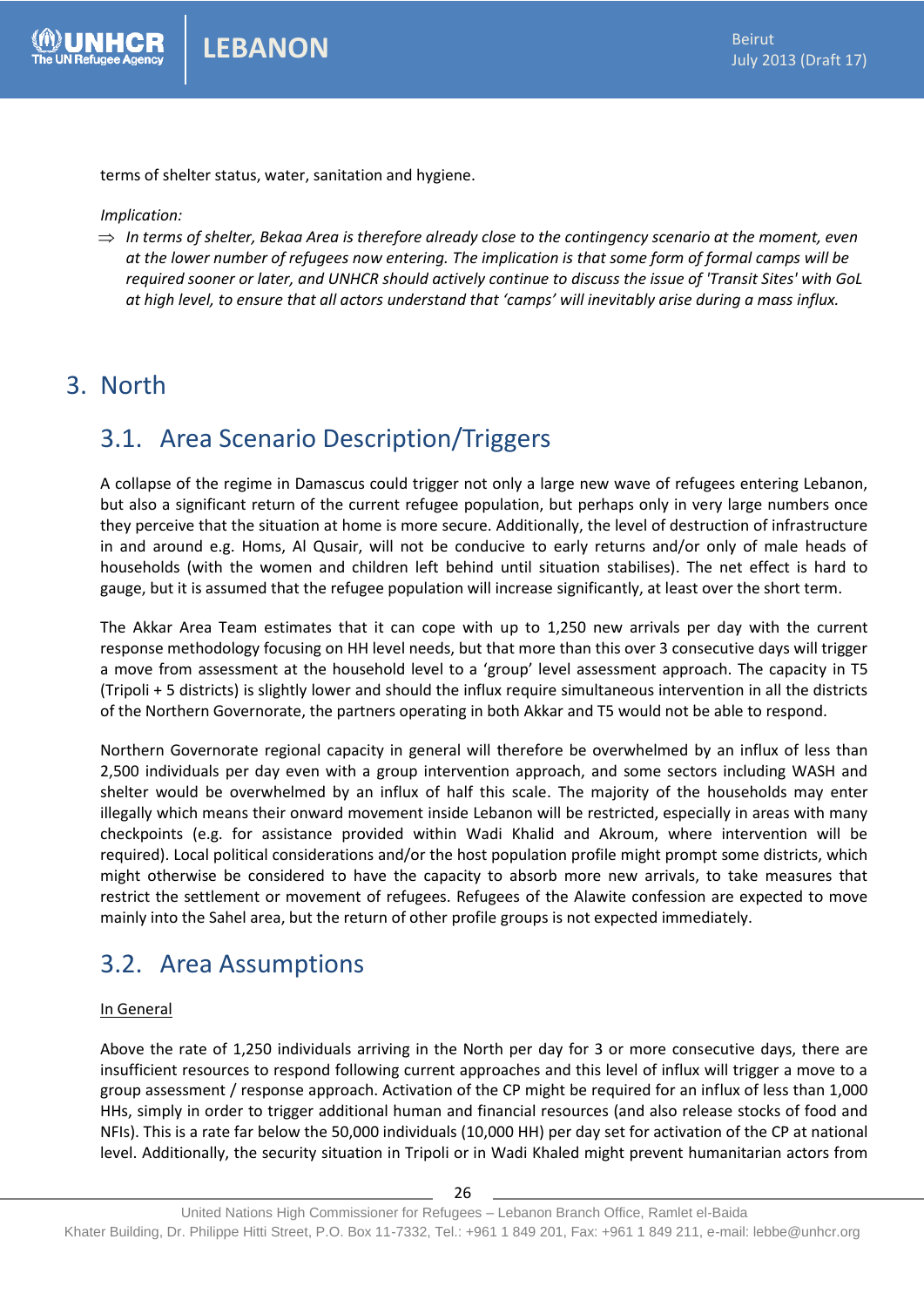

intervening where and when needed, even if they have the capacity.

 *In terms of shelter and WASH, response capacity in the Northern Governorate would be overwhelmed by just double the current influx. Again, the implication is that some form of formal camps will be necessary.*

#### Coordination

It is crucial to keep the government entities including municipalities, MoSA and the security forces well informed of the CP and receive their feedback and support. An additional challenge will be to coordinate interventions of external entities (private and other non-traditional donors, e.g. Qatar, Gulf States) and ensure their approach follows the methodology established through coordination mechanisms (in terms of impartiality of assistance, common standards for targeting based on vulnerability assessment, etc.)

#### *Implication:*

*Improve networking and communication with the authorities and all partners on CP planning issues.*

#### Security of Operations

The security situation in the North already imposes significant limitations on operations and as the emergency progresses they may become even more tenuous. Alternatives to the normal transportation past the habitual flashpoints may be needed, including alternative road routes (contouring around Tripoli and/or passing through Bekaa) and the possibility of bypassing the danger by sea from Tripoli to Abdeh fishing port if feasible.

#### *Implication:*

 $\Rightarrow$  The teams in the North (especially Qobayat) need a plan for continuity of operations in the event of severe */ prolonged fighting in Tripoli (Jabal Mohsen / Bab el-Tabbaneh and new areas of conflict i.e. Qobbeh, Abu Samra) leading to prolonged closure of the northern highway, with all the attendant logistic complications.*

#### Shelter

As in the rest of the country, the shelter options in the North are nearly exhausted but, unlike in the Bekaa, informal tented sites are small and spread out, and only 30% of the existing informal tented settlements (ITS) in Akkar could be expanded to absorb a new influx. The majority of the refugee population in T5 lives in an urban setting where shelter capacity is extremely limited – and simply not available for poorer refugees.

#### *Implication:*

 $\Rightarrow$  Continue to look for alternative shelter solutions through pre-identification of sites on government and *vacant land – even 'farm' sites after appropriate disinfection – based on preset minimum criteria and the full involvement of municipalities, together with tents, 'sealing-off kits' and WASH facilities as needed.*

#### Protection

Maintaining the civilian nature of the refugee population and the identification and segregation of military and militia elements among refugees will become a major challenge in a mass influx situation.

#### Food, NFI & Logistics

Concerning the availability of commodities (food, NFIs) in-country and the use of food/cash vouchers for new arrivals in case of a mass influx, the destruction of infrastructure in Syria and the overall insecurity in Syria and Lebanon might prevent the circulation of trucks between the two countries and severely limit the availability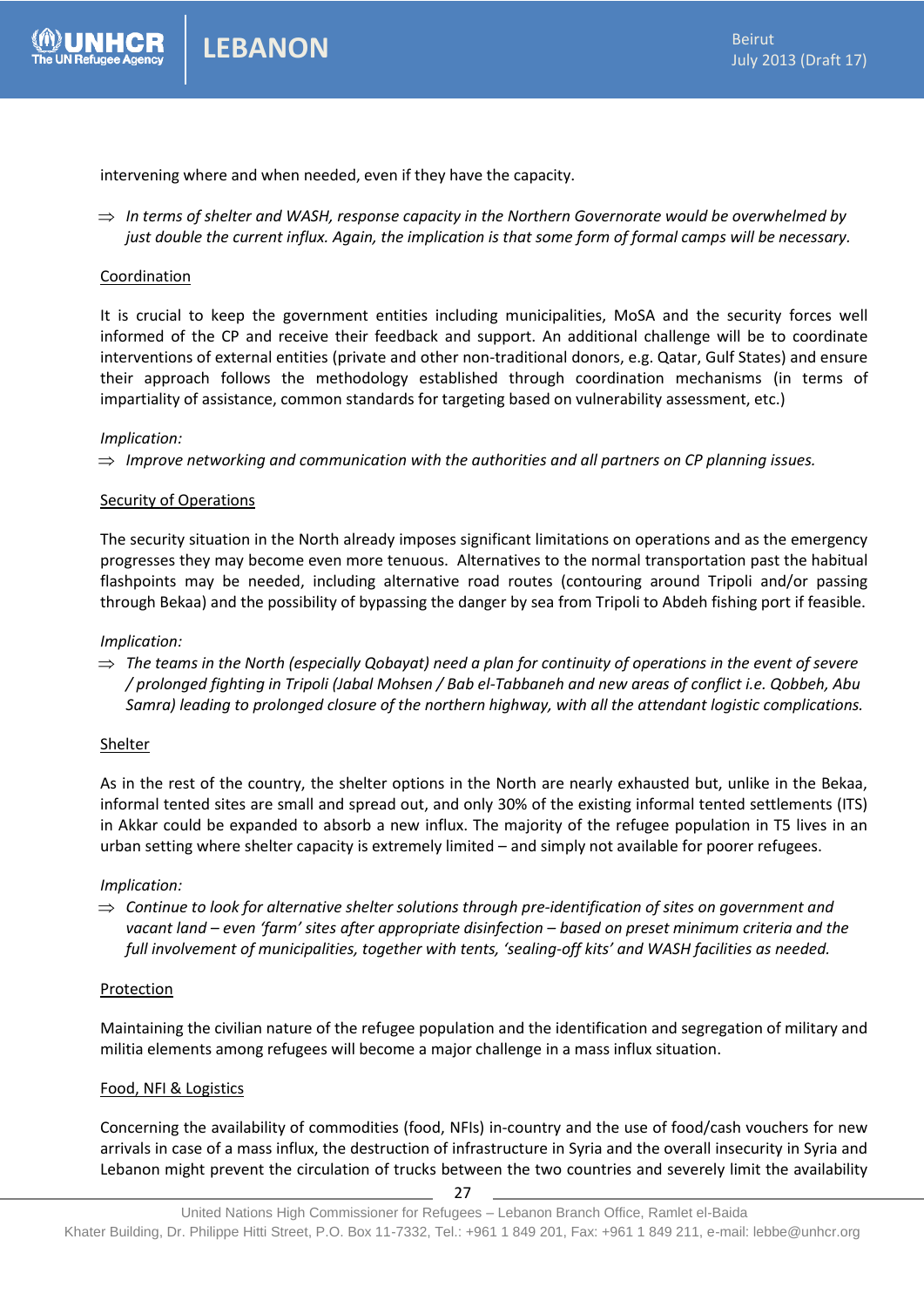even of basic foodstuffs and NFIs on local markets in Lebanon.

Looking at the food and NFI stock situation, although there are nationwide reserve stocks for approximately 20,000 households (held across all agencies), for UNHCR and most other agencies these stocks are not allocated between the regions. For Tripoli and the North it has been assumed that re-supply from Beirut will always be possible, but this assumption may prove flawed and risky.

In case of relocating refugees to identified sites, transportation options need to be mapped out in advance, while the possibility of road blockage in the light of potential refugee concentrations needs further analysis, since the checkpoints to Wadi Khalid and Akroum can be completely closed, preventing movement in or out.

#### *Implications:*

- *Allocate (and physically move) key stocks needed into the regions and establish a strategic reserve at national level for major emergencies.*
- *Consider establishing common warehouses in strategic locations in Akkar such as in Wadi Khalid and Halba (to serve both Akkar and Minnieh-Denniye Districts).*
- $\Rightarrow$  Try out the seven alternative routes already identified, for the movement of relief items by truck, and *examine the option of movement from Tripoli to Akkar by sea as a last resort.*

### 4. South

# 4.1. Area Scenario Description/Triggers

The South Area Team estimates that a relatively low level of newcomer families will overwhelm current response capacity – more than 1,250 individuals per day over 3 consecutive days. This rate of influx would trigger a move from assessment at the household level to a 'group' level assessment approach. As in other areas, the pattern of settlement tends to follow existing geographical divisions between the sects in Lebanon.

In the South the most alarming trigger for a mass internal displacement of refugees (and Lebanese citizens) would be armed action, including a possible incursion by Israel. An international conflict on the scale of 2006 has not been considered under this contingency plan, since it is beyond the scope of UNHCR's mandate for refugees and is covered by the UNCT's overarching Lebanon Contingency Plan

### 4.2. Area Assumptions

#### In General

One critical difference between the South and other areas is the existence and significant presence of UNIFIL. It is essential to clarify the relationship of UNHCR with UNIFIL concerning the refugee response, contingency planning and support arrangements, especially the security aspects, and also to consider how the wider response effort by NGOs can be brought within any coordination and support arrangements.

#### *Implication:*

 $\Rightarrow$  In the South UNHCR's relationship with UNIFIL is critical, and linkages at different levels should be *strengthened, also with the possible exchange of permanent liaison officers (probably CIMIC trained).*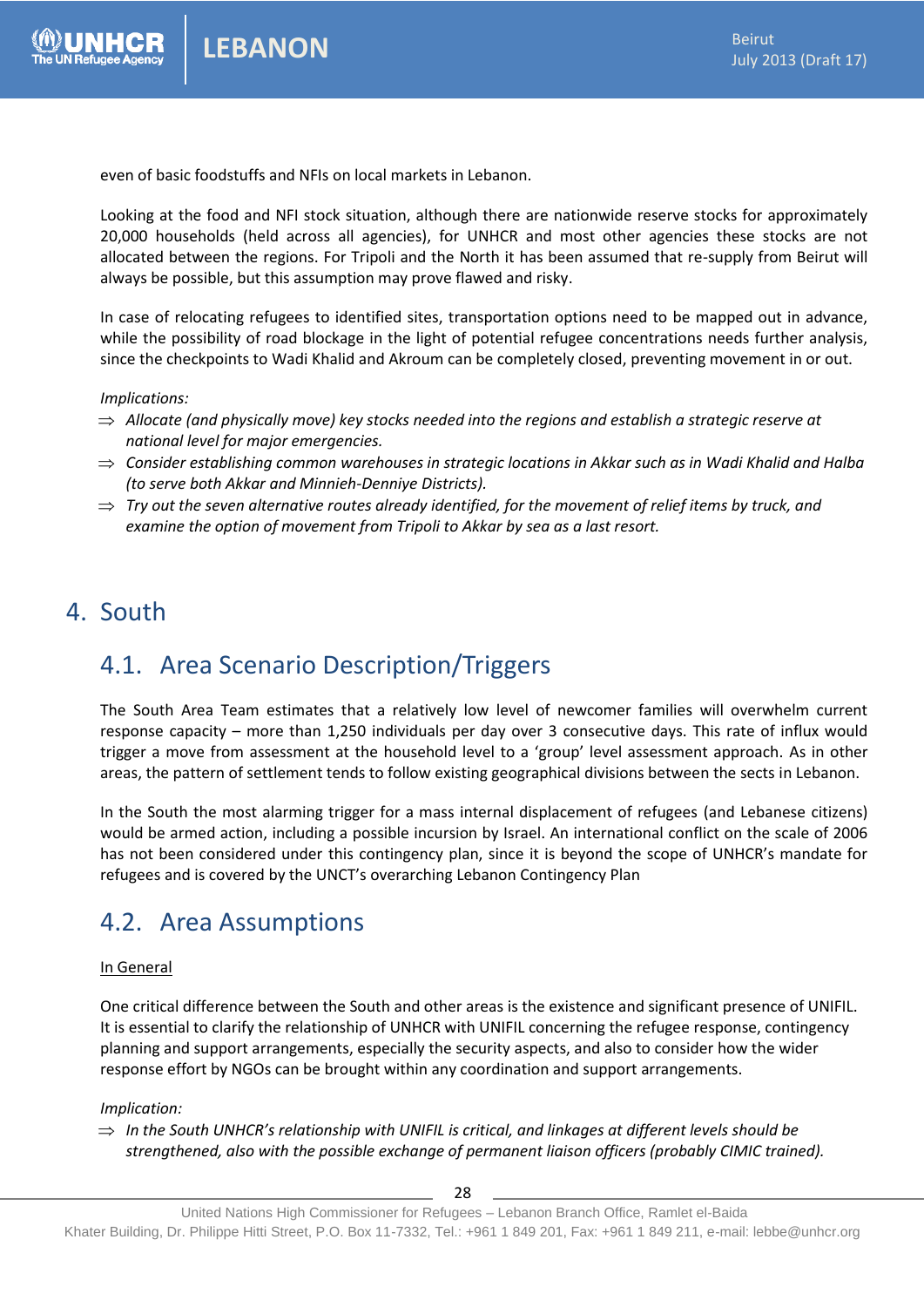#### Security of Operations

The main highway between Saida and Tyre could easily be cut by physical means or by general insecurity, seriously restricting the movement of supplies for the refugee response, and also hampering normal market functioning, at the same time as possibly limiting further refugee influx, into the area, at least temporarily. As in other areas, insecurity could also cut-off certain areas where refugees are residing, preventing access to refugees and host population alike. The Lebanese security authorities should be made aware of their responsibility to ensure humanitarian access, but in practice this may not be possible and life-saving interventions may have to be implemented through local municipalities and CBOs in the areas concerned.

#### *Implication:*

- $\Rightarrow$  The South Area Team should work on alternative transportation arrangements in advance, in case the main *highway between Saida and Tyre is cut, including the possibility of bypassing the danger by sea, if feasible.*
- $\Rightarrow$  All agencies need to consider how they would manage their critical operations by 'remote control', and *coordinate their efforts to prepare for this.*

#### Border Monitoring & Registration

All areas have identified the need for enhanced border monitoring, including capacity (i.e. an SOP plus trained staff) to conduct pre-screening to identify the most vulnerable and fast-track them to both initial assistance provision and registration, for mass communication with the population as it crosses the border, and for the operation of a system providing advance warning to the other areas from Bekaa (primarily Masnaa) of any large new refugee flows heading towards those other areas.

#### *Implication:*

 *Enhance border monitoring for pre-screening / fast-tracking the most vulnerable, to start mass communication with the refugees, and to get advance warning of large flows heading to other areas.*

#### Protection

The protection situation is expected to worsen significantly, and so a special Protection Crisis Team will be established in the areas with the largest number of protection concerns, for instance where large numbers have crossed illegally. Focal points within the refugee population and host communities will also be identified, and trained (in advance). Another issue is the care needs of protection cases and others considered especially vulnerable, since the normal response to these cases is to move them away from the area. If insecurity in those areas prevents this, then there are few options to provide safe accommodation for them in the South.

#### *Implication:*

 $\Rightarrow$  Establish a special Protection Crisis Team, with trained staff from the UN and implementing partners, for *early identification of those at high risk or with specific needs because of special vulnerability.*

#### Shelter & WASH

Even with the current target of assisting only 10,000 individuals (2,000 HH) per week / 40,000 individuals (8,000 HH) per month, shelter is as limited in the South as elsewhere. A renewed effort to explore shelter options (collective centres, open spaces) is unlikely to yield much that is new.

#### *Implications:*

*The Area Shelter Working Group needs to quantify the available shelter stock in the area.*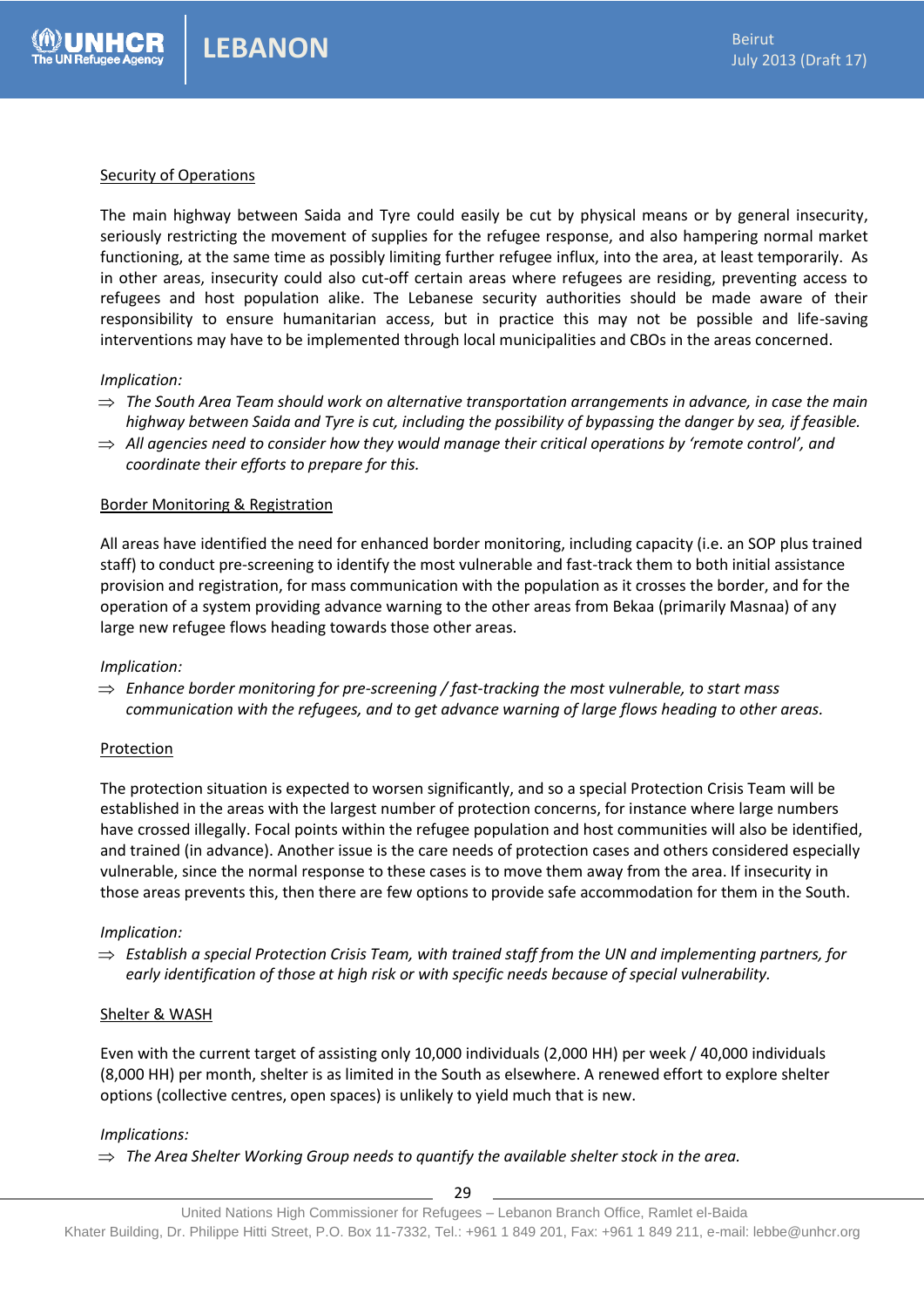$\Rightarrow$  The National Shelter Working Group need to start looking beyond this – outside the country – to identify *other actors which might reinforce the response in the event of heightened emergency, and make provisional partnership agreements with them in advance.*

#### Food, NFI & Logistics

For all forms of assistance during the first phase of any heightened emergency, there is likely to be a reliance on stocks – of shelter and WASH materials, food and NFI packages. In terms of actual response as much in assessment, the approach is more likely to be on a 'group' rather than an individual basis, since it will not be logistically feasible to provide assistance on an individual basis, directly to a refugee's temporary 'home'.

*Implication:*

 $\Rightarrow$  Map the availability of key stocks and pre-positioned a higher level of reserves in the South.

### 5. Beirut & Mt Lebanon

# 5.1. Area Scenario Description/Triggers

Whilst the situation is very different in each area, shelter (and closely linked with shelter, WASH) is the most critical sector in both Beirut & Mt Lebanon. In Mt Lebanon you have a rural situation, with families setting up informal tented settlements (ITS), mostly very small, in a large number of locations. They have also taken over unfinished or abandoned buildings, including some empty schools. On the whole, the authorities in Mt Lebanon have only just perceived the scale of the problem they face in accommodating the refugees, and the fact that they have little experience and little capacity to respond. In Beirut there is no space for ITS, only collective centres, although other options need to be explored. Currently there is a gradual but constant flow of refugees into the city, but this is not sustainable as accommodation costs are high and any mass influx could be sudden and overwhelming.

Another critical factor is the 'factionalization' of the city, which results in refugees belonging to these different groups seeking to move into specific areas accordingly. This makes it imperative to communicate with the political parties that dominate these areas, since in some cases they have more capacity to respond than the state. Mt Lebanon also has its minority areas – in fact their area is a patchwork of sometimes quite hostile near neighbours owing allegiance to different sectarian groups, based on their differing religious confessions. This implies that refugees belonging to different confessions, which may have the potential to be hostile to one another because they are sympathetic to different parts of the political spectrum in Syria, would automatically tend to go to separate locations. In the event of intra-Lebanese clashes, this 'factionalization' of different areas would make movement difficult and perhaps even impossible to access some of the locations where refugees have settled.

#### *Implications:*

- *Overall, in this area local government capacity is weak and capacity to absorb limited.*
- $\Rightarrow$  The local offices of all agencies working in the area must establish effective liaison with relevant municipal *authorities and state security forces (especially the local ISF chiefs).*
- $\Rightarrow$  UNHCR must authorize its Area Office to initiate dialogue and forge the necessary relationships with the *'political parties' that dominate certain areas, in advance of any crisis.*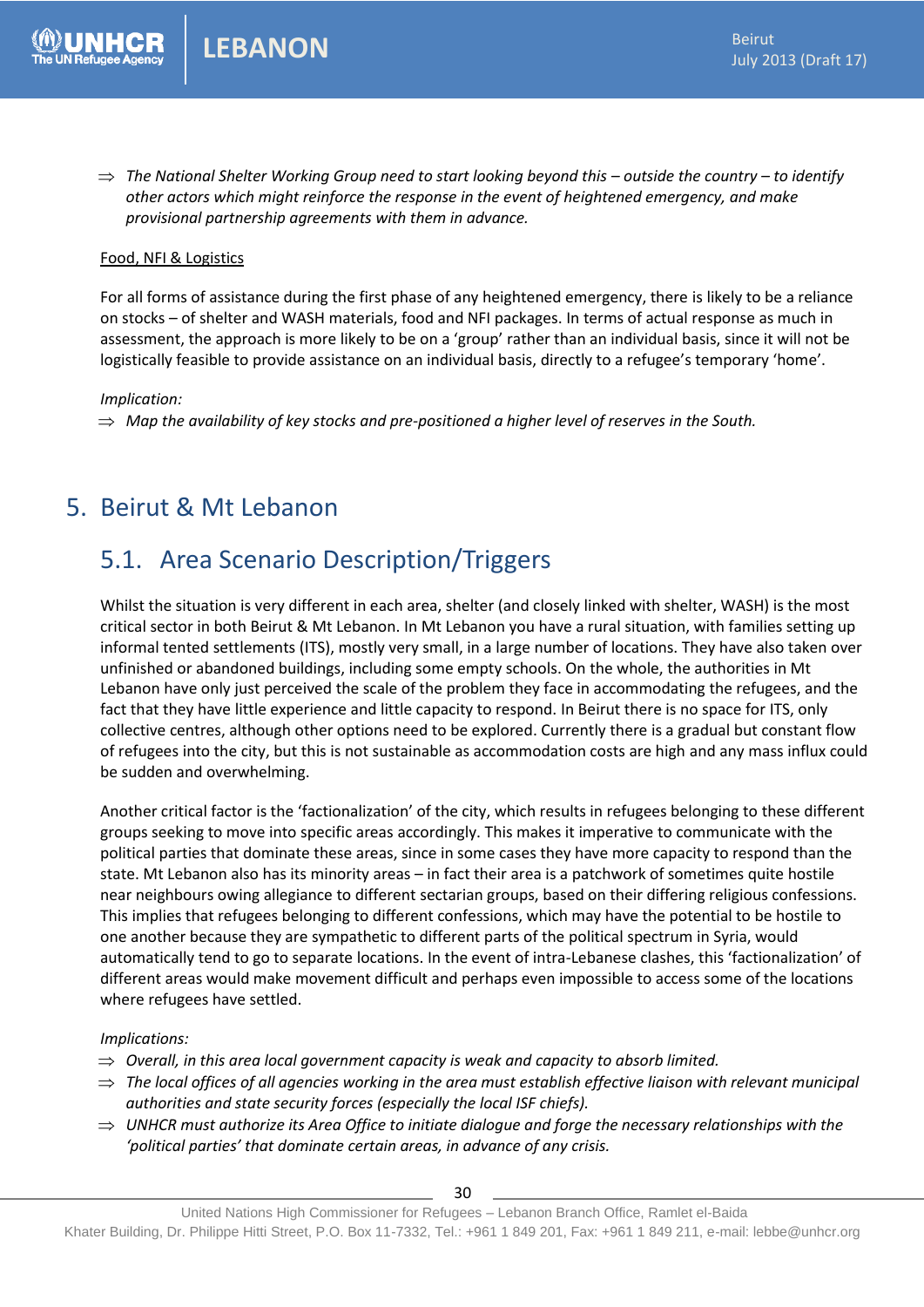# 5.2. Area Assumptions

#### Management, Coordination & Information Management

One reality governing humanitarian response in the City of Beirut is the proximity of the national headquarters of most organisations, including UNHCR and GoL. This means that there is an unfortunate tendency for the headquarters of any agency to take over direct management of the emergency response in the city, thus disempowering the field office supposedly responsible for managing it. This tendency is exacerbated by the fact that most agencies have little capacity exclusively dedicated to the Beirut and Mt Lebanon area (e.g. UNHCR Beirut & Mt Lebanon has only 8 officers with 2 more on the way). Aside from increasing this capacity directly, this factor should be addressed by building an effective network of partners, not only international but also national, to support their 'Ka'em Makam' (district) and 'Beladiyeh' (municipal) level government entities, and also the existing social networks and local charitable organizations, which are generally short of resources but could do more, particularly in certain medical and special needs cases.

#### *Implications:*

- $\Rightarrow$  GoL, UN Agencies, and NGOs must make sure together make sure that their respective roles, *responsibilities, resources and the authority to commit funds of headquarters versus field offices are made crystal clear in advance of the activation of the CP.*
- $\Rightarrow$  All agencies in the area should increase their capacity, especially in shelter and WASH, and also get out *there and find new partners, particularly national, and create a network of focal points in these agencies with whom to work.*
- $\Rightarrow$  The creation of focal points in a wide network of partner agencies (beyond implementing partners) will *facilitate mapping of 'who is doing what, where', which would greatly support coordination, and would make a bigger difference overall (i.e. help a larger number of refugee families) than an exclusive focus on managing the agency's own direct response.*

#### Monitoring of refugee flows

There are no borders to be concerned about but the key difference in this area is the City of Beirut, which has significant 'pull factors', compared to the rest of the country. For this reason, any large influx (of say 150,000 refugees) could impact upon Beirut quickly – within a few days.

#### *Implications:*

- *Establish a system to warn Beirut Area Team and all operational partners, in advance of any impending mass arrival (particularly from crossing points in Bekaa and the North).*
- $\Rightarrow$  Any response should try to strike the difficult balance of being sufficient, but without increasing 'pull *factors' to the city, if at all possible.*

#### Shelter

Although a significant minority of the Syrian's arriving in Beirut are self-supporting who can find or pay for somewhere to stay, at least two-thirds of them are without resources or options. Based on previous experience, squatting illegally is a common solution that people take into their own hands, and so in a mass influx into Beirut, newly arrived refugees will have no alternative but to stay on the streets and also occupy any empty buildings. The police and local municipalities cannot really control this, but where they have responded it has been to treat it as a security rather than a protection issue.

Shelter actors need to tackle the shelter problem in the urban areas proactively by talking to the mayors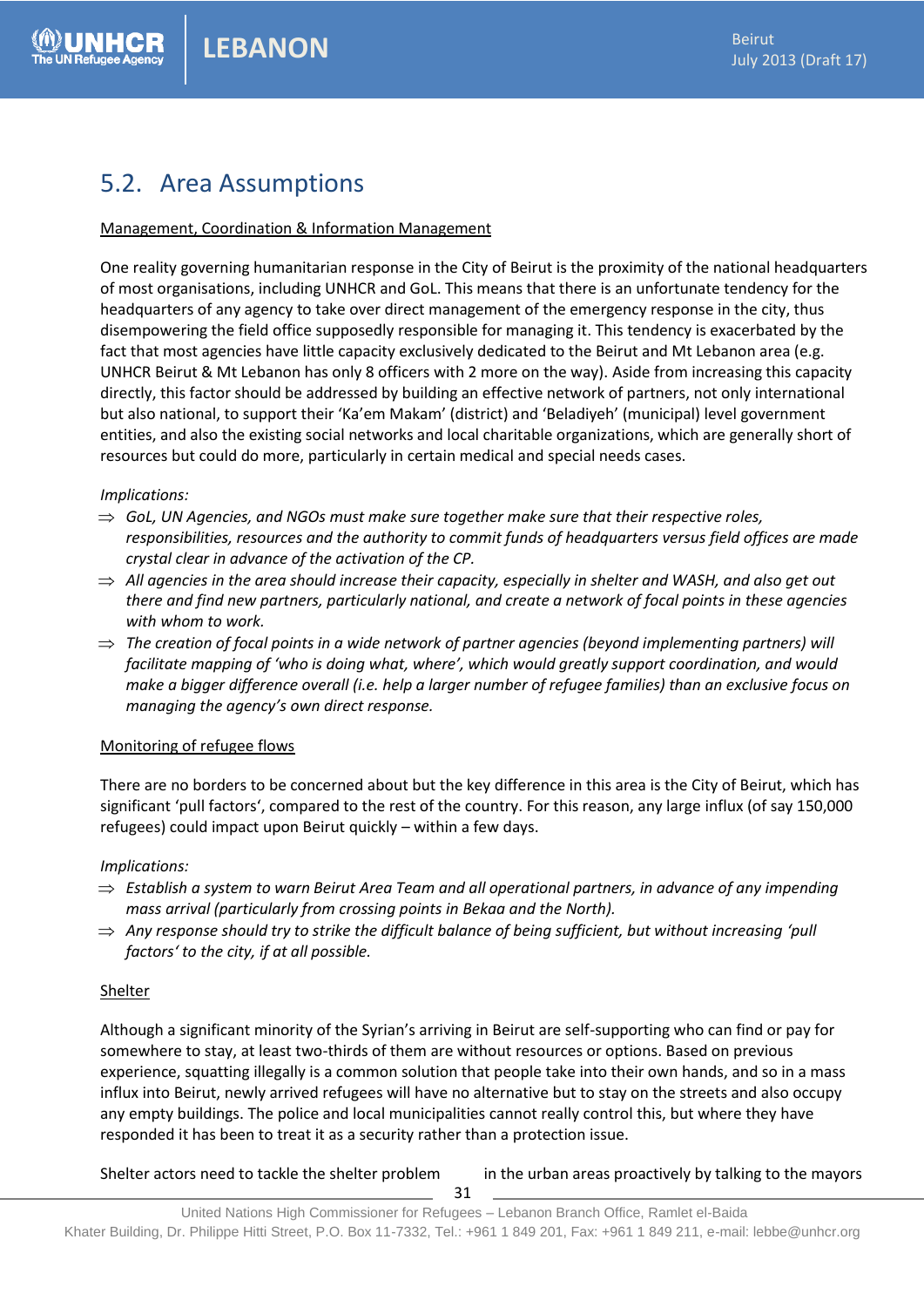of local areas, and looking for innovative solutions. These include the use of stadiums and other public areas (as was done at Bourj Hammoud and another stadium in the 2006 war), but also possible use of multi-storey car-parks around the city. Most of the malls they serve are likely to close, at least temporarily in such a situation, and most of the car-parks are managed by one company, Liban Park, which should be contacted now.

Meanwhile in Mt Lebanon, it is unlikely that there would be explicit government endorsement for a tented 'camp' anywhere in the country, and so refugees will continue to live in ITS in small groups. As for schools, although they will shortly be empty during the summer recess, using them to accommodate refugees is a step that will have a very negative effect on education (of Lebanese even more than of Syrians), contributing to a further worsening of relations with the host community, and it is a move that will be difficult to reverse.

#### *Implications:*

- $\Rightarrow$  UNHCR Area Office and partners need to engage with municipalities and the ISF constructively to try to *manage the issue of illegal occupation without exacerbating the already poor protection situation.*
- $\Rightarrow$  Failure to find innovative solutions and make contact with the owners or managers of potential shelter *solutions like the stadiums or multi-storey car-parks in advance could mean that people suffer and even start to die soon after a mass influx actually occurs.*
- *Since the Sunnis make up the largest constituent of the refugee population, these are probably the refugees that should be accommodated, temporarily, in any large public spaces that are available, like the stadiums.*
- $\Rightarrow$  Continue to look for shelter options in Mt Lebanon, including more locations suitable for transit sites, and *also mapping the locations of schools as a last resort.*

#### WASH

Water will be a major challenge for refugees who have settled both in Beirut and the mountains, not so much because of supply, but because demand will rapidly exceed the quantity of water that can be distributed through Lebanon's inadequate water distribution capacity.

#### *Implication:*

 *The national WASH Sector should try to increase water distribution capacity, primarily by establishing a series of standby arrangements for water trucking.* 

#### Food, NFI & Logistics

Agencies, including UNHCR, do hold stocks of food and NFIs in the area, but it is not always clear where the authority to disburse these stocks lies. If they are national level stocks, although physically located in the area, they are not necessarily available to it.

#### *Implications:*

- $\Rightarrow$  If it is not efficient to establish separate warehouses exclusively for Beirut and Mt Lebanon, pre-allocate a *proportion of them so that the authority for their distribution is vested with the local offices covering the area, including not stocks of food and NFIs but also materials for Shelter and WASH (e.g. building 'sealingoff' kits).*
- *Physically distributing food or NFIs is not the most effective method of assisting refugees in an urban environment, so the initiative to introduce vouchers or various forms of cash assistance needs to be upscaled and accelerated.*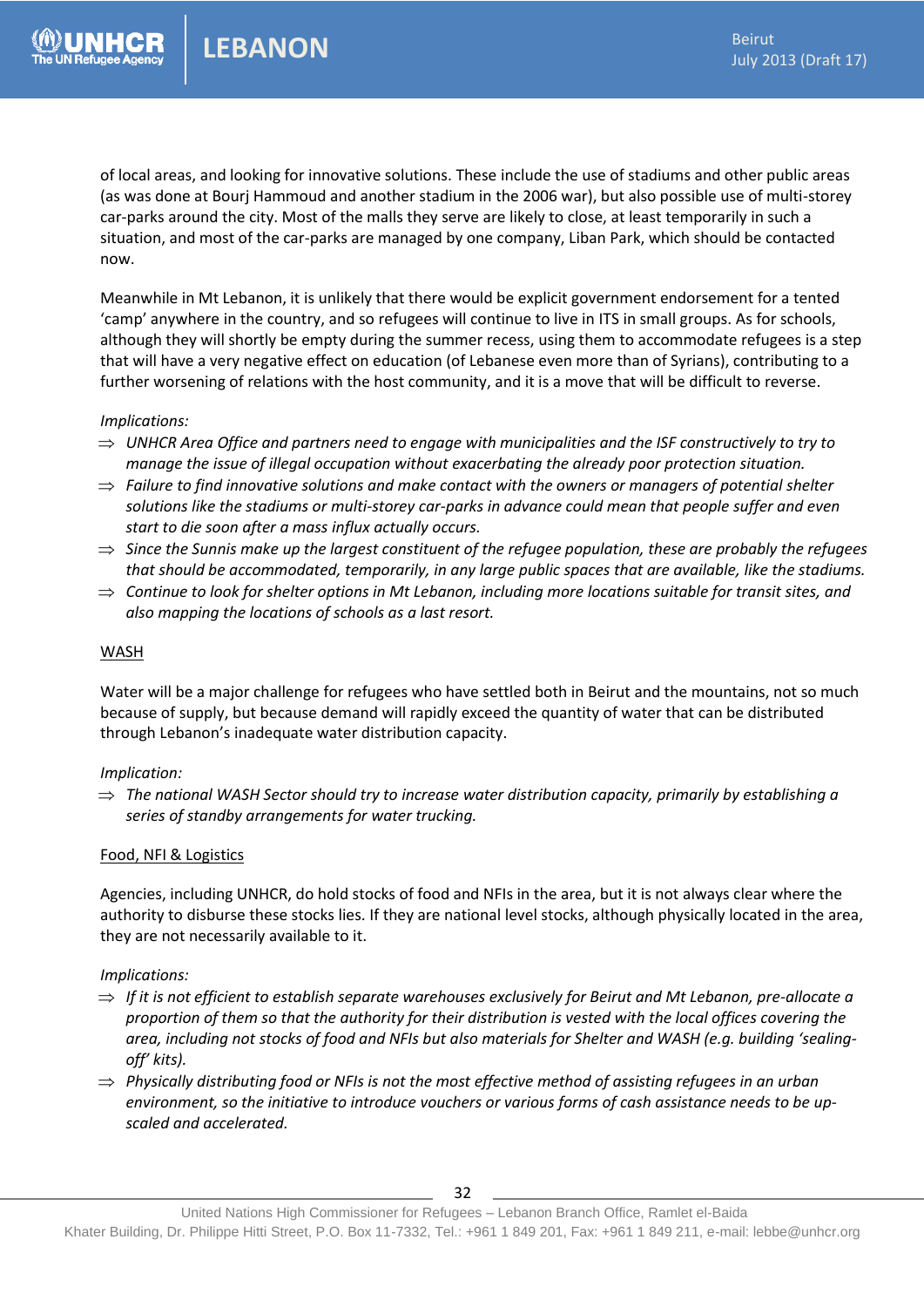#### **Health**

Access to health services in the city is a big issue, since they are very expensive here. Again, the only way forward is to map what is available in terms of primary healthcare and medical assistance, and the best way to do this would be to establish a functioning Area Health Working Group. AUB Hospital has already offered support with training and in emergencies. Another key member would be the Lebanese Red Cross.

#### *Implications:*

- $\Rightarrow$  UNHCR should establish a partnership agreement with Lebanese Red Cross at national level.
- *Establish an Area Health Working Group to build the capacity of existing PHCs that would accept Syrian refugees, and also look at the creation of mobile medical units to assist in any mass influx or mass casualty situation, such as might be caused by conflict.*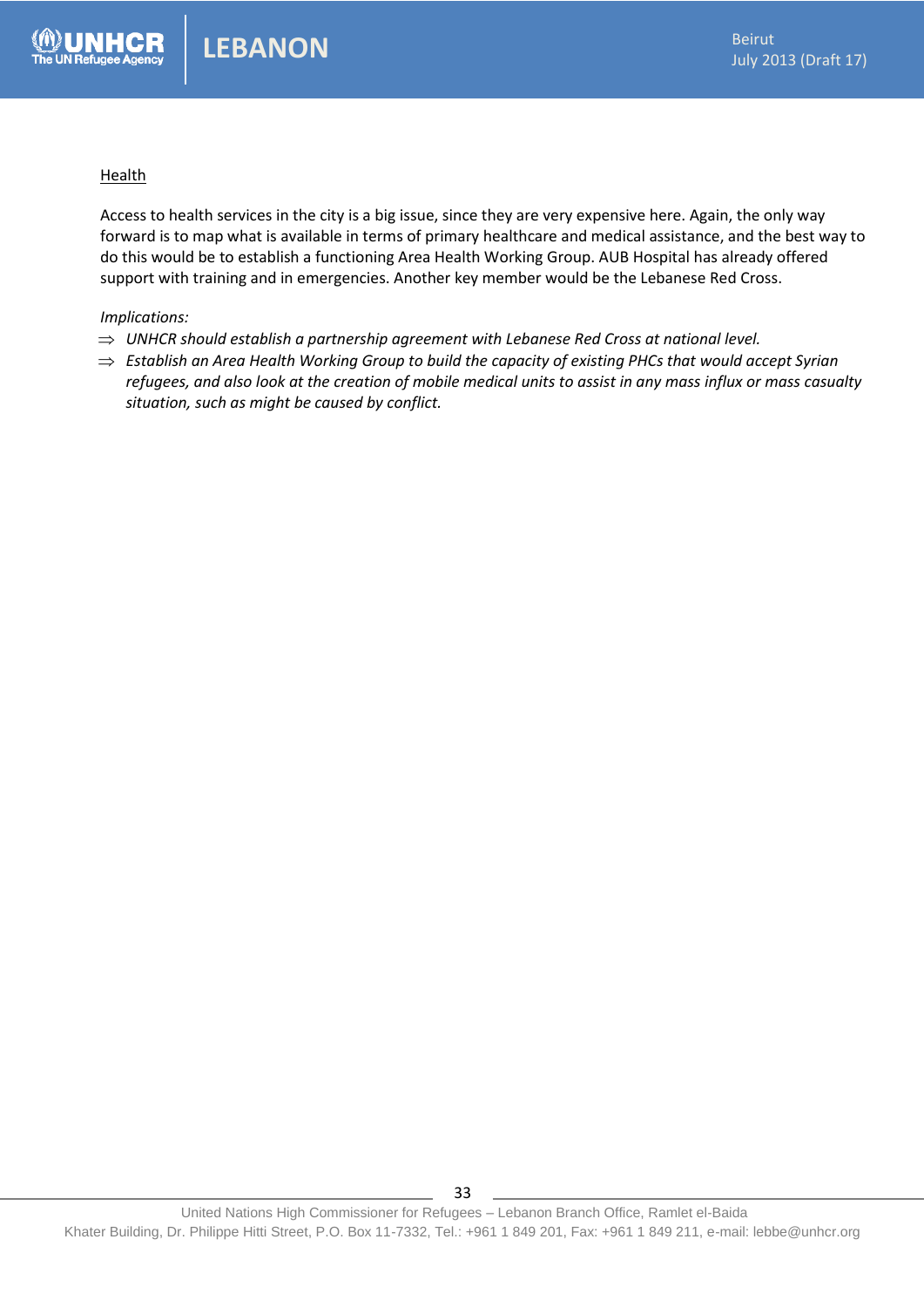# **Annex G** – **Table of Suggested Actions for Initial Response Period**

| Actor(s)            | <b>Within first 24 hrs</b>                                         | <b>Within first 48 hrs</b> | <b>Within first 72 hrs</b>     | <b>Within first week</b> | <b>Within first month</b> |  |  |
|---------------------|--------------------------------------------------------------------|----------------------------|--------------------------------|--------------------------|---------------------------|--|--|
|                     | <b>MANAGEMENT, COORDINATION, INFO MANAGEMENT &amp; FUNDRAISING</b> |                            |                                |                          |                           |  |  |
| GoL                 | <b>Activate CP response</b>                                        | Seek urgent authority      |                                | Review existing          | ■ Sector working groups   |  |  |
| (MoSA)              | after verification of                                              | from the Council of        |                                | national / field level   | review priorities &       |  |  |
| $\ddot{}$           | numbers & inform                                                   | Ministers to establish     |                                | coordination structure   | capacities in the light   |  |  |
| <b>UNHCR</b>        | <b>UNSCOL, UNIFIL, OCHA</b>                                        | 'transit sites' at         |                                | & adapt as necessary     | of the new                |  |  |
| $+$ all             | & partners                                                         | predetermined locations    |                                | to the actual situation  | emergency, & report       |  |  |
| relevant            | <b>GoL start providing</b>                                         |                            |                                | <b>Ensure regular</b>    | any alarming              |  |  |
| agencies            | population movement                                                |                            |                                | consultation with ICRC,  | shortcomings              |  |  |
| / sectors           | data on a daily basis                                              |                            |                                | the Red Cross            | " Coordinate any inter-   |  |  |
|                     | (entries & exits)                                                  |                            |                                | Movement & any           | agency or cross-          |  |  |
|                     | Agencies adjust / re-                                              |                            |                                | other relevant actors    | sectoral rapid            |  |  |
|                     | deploy staffing for initial                                        |                            |                                | not formally in the      | assessment & present      |  |  |
|                     | 24 hrs response & share                                            |                            |                                | coordination structure   | a 'gap analysis'          |  |  |
|                     | lists of staff                                                     |                            |                                |                          |                           |  |  |
|                     | <b>EXTERNAL RELATIONS &amp; PUBLIC INFORMATION</b>                 |                            |                                |                          |                           |  |  |
| GoL                 | PI staff issue daily                                               | Issue a joint press        |                                | Initiate joint GoL-UN    |                           |  |  |
| (MoSA)              | updates with info from                                             | statement / conference     |                                | donor meeting & repeat   |                           |  |  |
|                     | the field & sectors                                                | following consultation     |                                | periodically             |                           |  |  |
| <b>UNHCR</b>        | Deploy the identified                                              | with agency PI units       |                                |                          |                           |  |  |
|                     | <b>Comms / Reporting</b>                                           |                            |                                |                          |                           |  |  |
|                     | Officers to each area                                              |                            |                                |                          |                           |  |  |
| <b>REGISTRATION</b> |                                                                    |                            |                                |                          |                           |  |  |
| <b>UNHCR</b>        | Switch to emergency                                                | Depending on size of       | <b>Engage additional local</b> |                          |                           |  |  |
|                     | registration process at                                            | influx, prepare            | partners to support            |                          |                           |  |  |
|                     | all transit sites &                                                | manifesting or fixing      | reception, registration &      |                          |                           |  |  |
|                     | registration centres                                               | tokens at border points    | identification of the          |                          |                           |  |  |
|                     | <b>Activate roster of</b>                                          | for refugee                | vulnerable                     |                          |                           |  |  |
|                     | standby registration                                               | transportation             |                                |                          |                           |  |  |
|                     | staff & redeploy some                                              |                            |                                |                          |                           |  |  |
|                     | existing capacity to                                               |                            |                                |                          |                           |  |  |
|                     | predetermined points                                               |                            |                                |                          |                           |  |  |

34

United Nations High Commissioner for Refugees – Lebanon Branch Office, Ramlet el-Baida

Khater Building, Dr. Philippe Hitti Street, P.O. Box 11-7332, Tel.: +961 1 849 201, Fax: +961 1 849 211, e-mail: lebbe@unhcr.org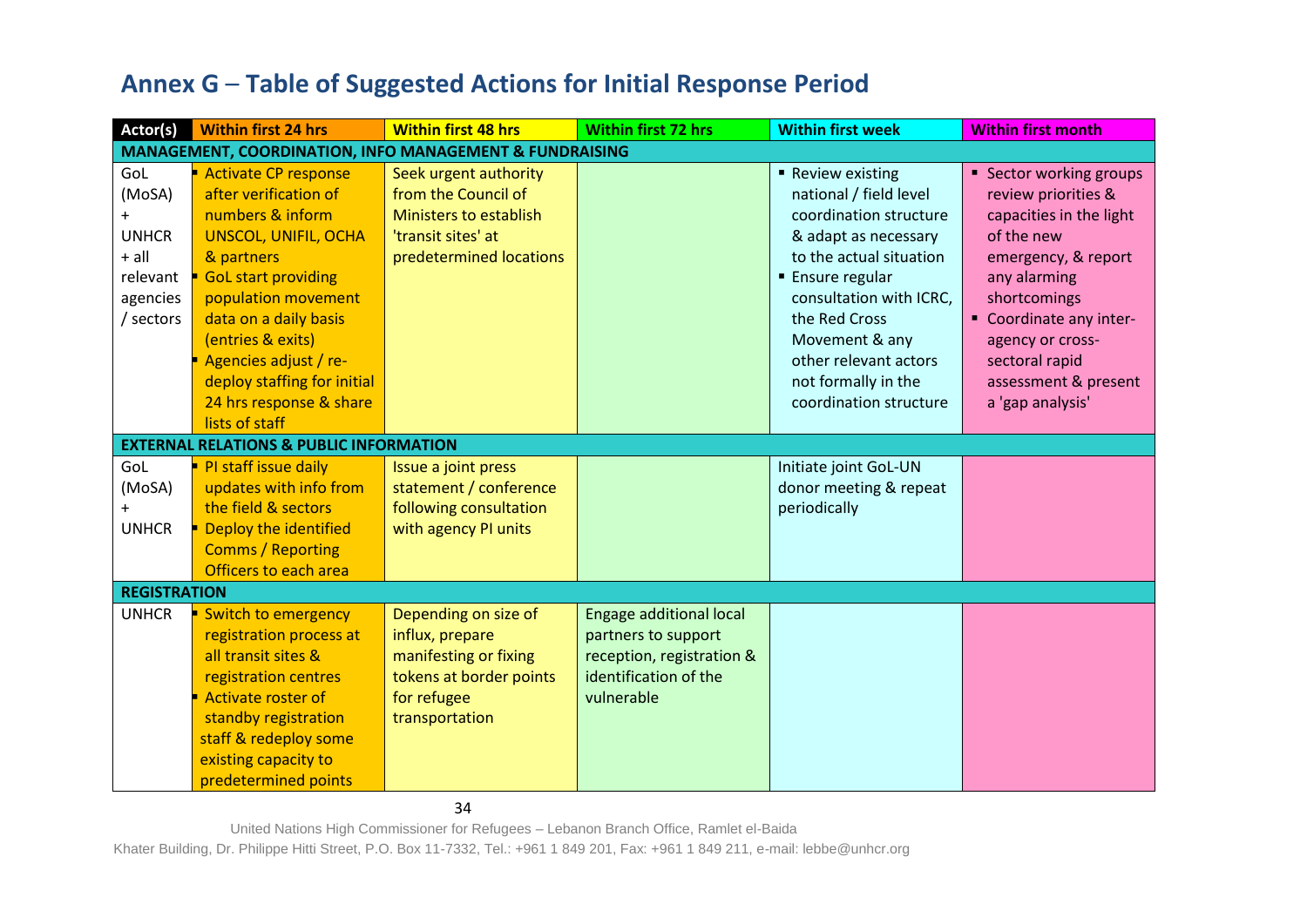**LEBANON**

The UN Refugee Agency

2013<br>2013 - Paul Barnett, amerikansk matematik<br>2013 - Paul Barnett, amerikansk matematik

| <b>UNHCR</b>      | <b>Mass info mechanism</b>                                                                       |                         |                          |  |
|-------------------|--------------------------------------------------------------------------------------------------|-------------------------|--------------------------|--|
|                   | engaged at borders,                                                                              |                         |                          |  |
|                   | transit centres &                                                                                |                         |                          |  |
|                   | community centres                                                                                |                         |                          |  |
| <b>PROTECTION</b> |                                                                                                  |                         |                          |  |
| GoL               | <b>Mobilize full-time</b>                                                                        | Centralize tracking of  | ■ Coordinate with        |  |
| (MoSA)            | presence at borders to                                                                           | refugee movement from   | relevant partners        |  |
|                   | ensure unhindered &                                                                              | entry points within the | regarding voluntary      |  |
| <b>UNHCR</b>      | safe entry, immediate                                                                            | country, & communicate  | returns, possible TCN    |  |
| + all             | identification of                                                                                | this rapidly            | evacuation &             |  |
| relevant          | vulnerable persons &                                                                             |                         | repatriation             |  |
| partner           | provision of information                                                                         |                         | • Coordinate relocation  |  |
| agencies          | <b>Monitor protection</b>                                                                        |                         | of populations in need   |  |
|                   | situation / identify                                                                             |                         | of relocation - if       |  |
|                   | protection issues on                                                                             |                         | necessary establish      |  |
|                   | ground, including                                                                                |                         | humanitarian corridors   |  |
|                   | physical safety at transit                                                                       |                         | Liaise with LAF / ISF on |  |
|                   | sites, etc                                                                                       |                         | documentation,           |  |
|                   | <b>Ensure safe transport</b>                                                                     |                         | detentions, application  |  |
|                   | from border areas to                                                                             |                         | of guidelines on the     |  |
|                   | transit sites, camps,                                                                            |                         | quick identification &   |  |
|                   | other designated areas                                                                           |                         | treatment of persons     |  |
|                   | away from borders                                                                                |                         | with special needs       |  |
|                   | <b>CHILD PROTECTION / PREVENTION &amp; RESPONSE TO SEXUAL &amp; GENDER BASED VIOLENCE (SGBV)</b> |                         |                          |  |
| GoL               | Liase with other sector                                                                          | Set up child protection | Conduct psychosocial     |  |
| (MoSA)            | lead agencies to mitigate                                                                        | monitoring at the       | & recreational           |  |
| $\ddot{}$         | risks / ensure SGBV                                                                              | border entry points to  | activities in transit    |  |
| <b>UNHCR</b>      | prevention & response is                                                                         | identify UAM / SC /     | sites & through mobile   |  |
|                   | integrated into their own                                                                        | children at risk        | outreach                 |  |
| <b>UNICEF</b>     | response                                                                                         |                         |                          |  |
|                   |                                                                                                  |                         |                          |  |

35

United Nations High Commissioner for Refugees – Lebanon Branch Office, Ramlet el-Baida Khater Building, Dr. Philippe Hitti Street, P.O. Box 11-7332, Tel.: +961 1 849 201, Fax: +961 1 849 211, e-mail: lebbe@unhcr.org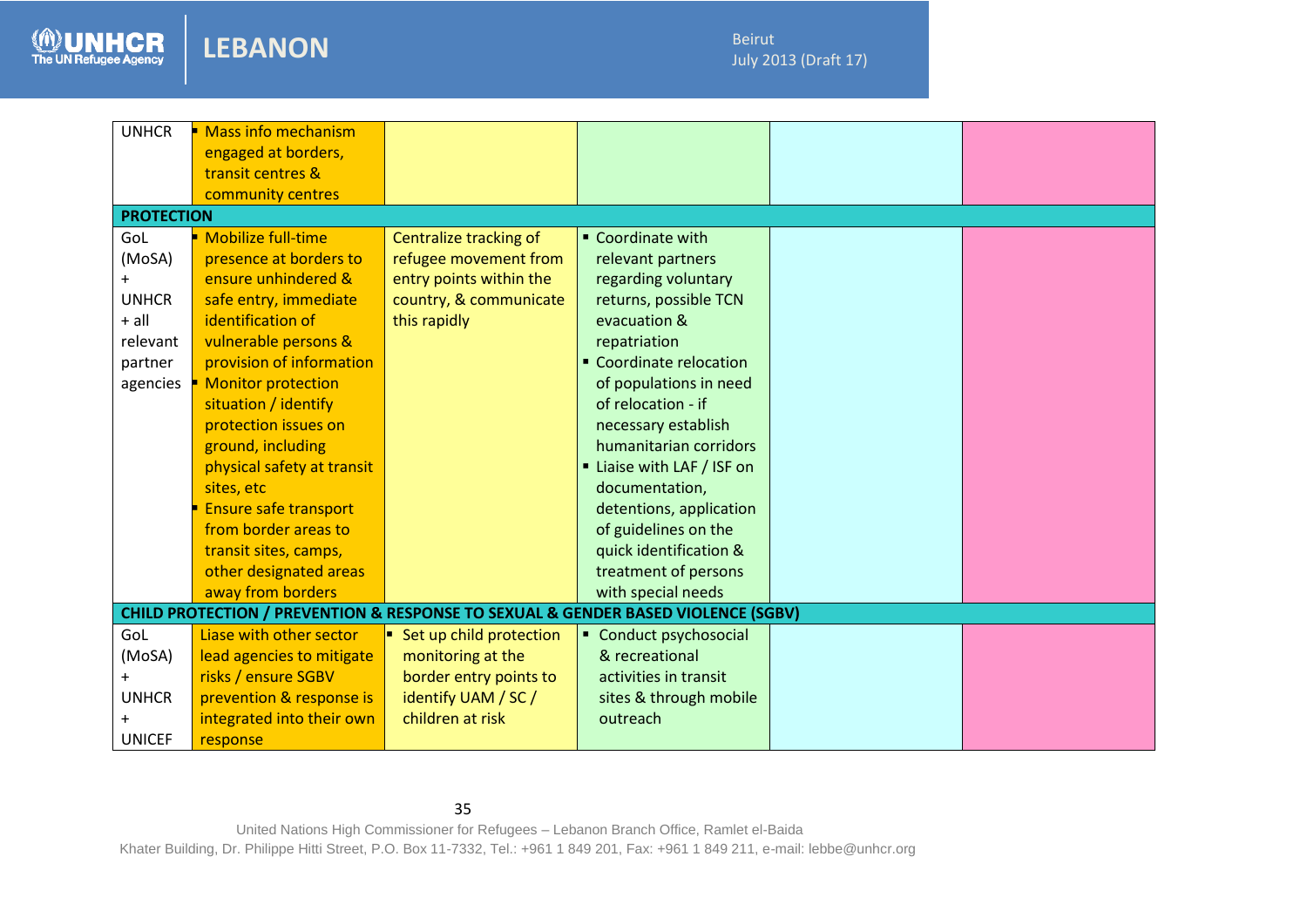Beirut July 2013 (Draft 17)

2013<br>2013 - Paul Barnett, amerikansk matematik<br>2013 - Paul Barnett, amerikansk matematik

| GoL<br>(MoSA)<br>+<br><b>UNHCR</b><br>$\ddot{}$<br><b>UNICEF</b><br>$+$ all<br>relevant<br>partner<br>agencies |                           | <b>Disseminate IEC</b><br>materials & conduct<br>awareness raising on<br>child protection<br>concerns | ■ Tracing & family<br>reunification for UAM /<br>SC & referral to<br>alternative care, esp. if<br>in transit sites<br>Implement emergency<br>interim care for UAM &<br>provide shelter for<br>children at risk<br>" Case management of<br>children at risk - child<br>recruitment, physical &<br>sexual violence /<br>exploitation, trafficking<br><b>Ensure SGBV is</b><br>integrated into any<br>emergency protection<br>monitoring & any inter-<br>sectoral assessment |                         |                           |
|----------------------------------------------------------------------------------------------------------------|---------------------------|-------------------------------------------------------------------------------------------------------|---------------------------------------------------------------------------------------------------------------------------------------------------------------------------------------------------------------------------------------------------------------------------------------------------------------------------------------------------------------------------------------------------------------------------------------------------------------------------|-------------------------|---------------------------|
| <b>SHELTER / WASH</b>                                                                                          |                           |                                                                                                       |                                                                                                                                                                                                                                                                                                                                                                                                                                                                           |                         |                           |
| GoL                                                                                                            | <b>Utilise agreed</b>     | Open new 'transit sites'                                                                              | Initiate an immediate                                                                                                                                                                                                                                                                                                                                                                                                                                                     | ■ Set up water          | Distribute latrine / camp |
| (MoSA)                                                                                                         | vulnerability criteria in | & extend existing ones                                                                                | rapid assessment of                                                                                                                                                                                                                                                                                                                                                                                                                                                       | distribution tap-stands | cleaning kits             |
| $^+$                                                                                                           | order to radically        | to double their planned                                                                               | the locations of                                                                                                                                                                                                                                                                                                                                                                                                                                                          | including pipe          |                           |
| <b>UNHCR</b>                                                                                                   | prioritise most           | size if possible                                                                                      | families on the move                                                                                                                                                                                                                                                                                                                                                                                                                                                      | networks                |                           |
|                                                                                                                | vulnerable for provision  | Hygiene promotion /                                                                                   | elsewhere                                                                                                                                                                                                                                                                                                                                                                                                                                                                 | • Construct emergency   |                           |
| <b>UNICEF</b>                                                                                                  | of shelter                | awareness raising                                                                                     | Construct emergency                                                                                                                                                                                                                                                                                                                                                                                                                                                       | showers                 |                           |
| $+$ all                                                                                                        | Rapid needs assessment    | Provision of water to all                                                                             | latrines (using pre-                                                                                                                                                                                                                                                                                                                                                                                                                                                      | Undertake drainage      |                           |
| relevant                                                                                                       | particularly of ITS &     | main sites through                                                                                    | fabricated sanitation                                                                                                                                                                                                                                                                                                                                                                                                                                                     | works                   |                           |
| partner                                                                                                        | potential transit sites   | connection to existing                                                                                | units) / defecation                                                                                                                                                                                                                                                                                                                                                                                                                                                       | Distribute hygiene kits |                           |
| agencies                                                                                                       | not already been          | network / water                                                                                       | fields if no alternative                                                                                                                                                                                                                                                                                                                                                                                                                                                  | (including water        |                           |
|                                                                                                                | assessed & planned        | trucking                                                                                              |                                                                                                                                                                                                                                                                                                                                                                                                                                                                           | containers or buckets)  |                           |

36

**LEBANON**

The UN Refugee Agency

United Nations High Commissioner for Refugees – Lebanon Branch Office, Ramlet el-Baida Khater Building, Dr. Philippe Hitti Street, P.O. Box 11-7332, Tel.: +961 1 849 201, Fax: +961 1 849 211, e-mail: lebbe@unhcr.org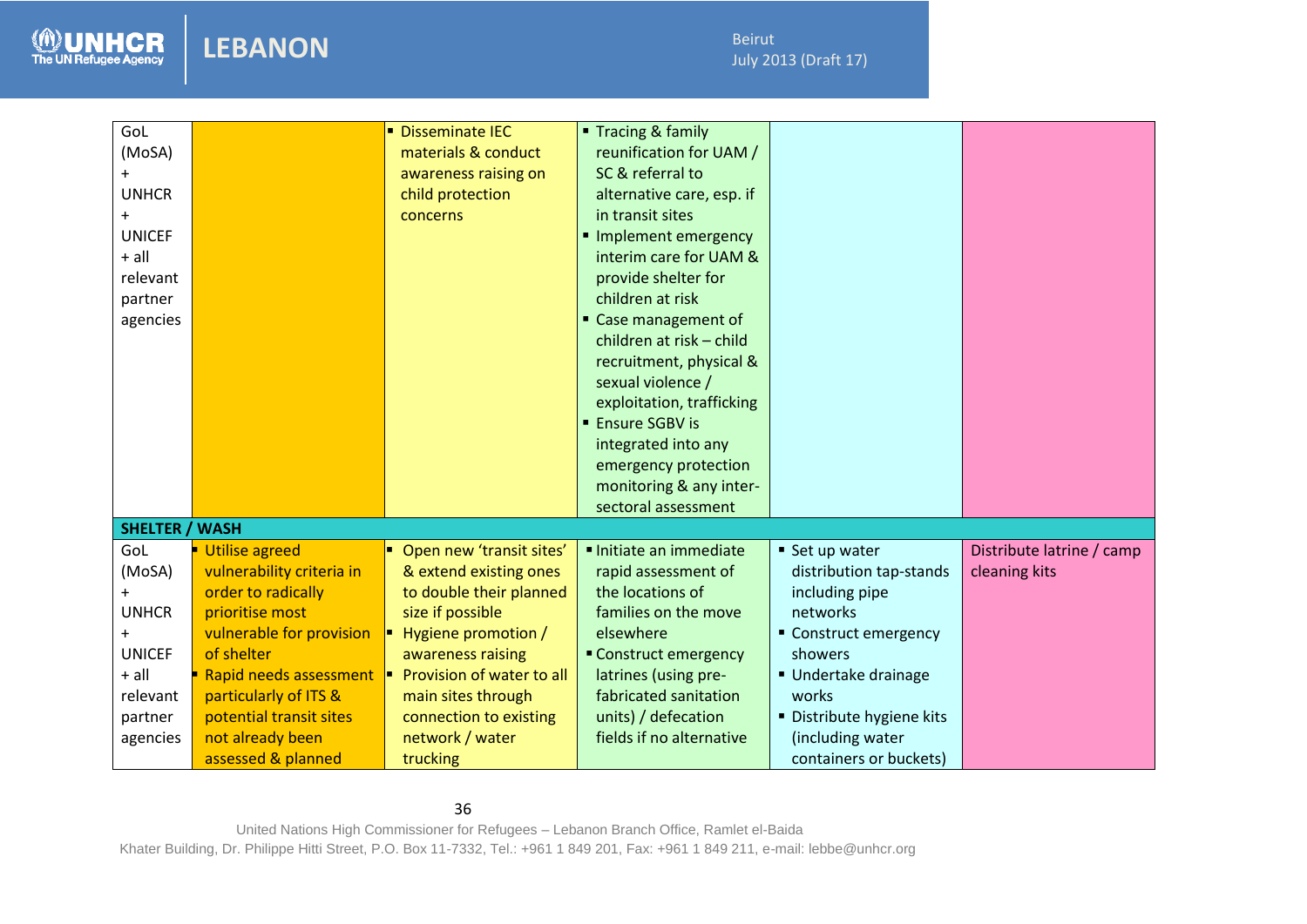**LEBANON**

The UN Refugee Agency

2013<br>2013 - Paul Barnett, amerikansk matematik<br>2013 - Paul Barnett, amerikansk matematik

| GoL<br>(MoSA)<br>$\pm$<br><b>UNHCR</b><br>$+$<br><b>UNICEF</b><br>$+$ all<br>relevant |                            | Set up water storage<br>facilities at all main<br>sites<br>■ Mass water treatment<br>(chlorination)<br>Distribute aquatabs /<br>water purification<br>filters |                           | & baby kits to those<br>with infants<br>Install solid waste bins<br>& arrange garbage<br>disposal |                        |
|---------------------------------------------------------------------------------------|----------------------------|---------------------------------------------------------------------------------------------------------------------------------------------------------------|---------------------------|---------------------------------------------------------------------------------------------------|------------------------|
| partner                                                                               |                            | <b>Test water quality</b>                                                                                                                                     |                           |                                                                                                   |                        |
| agencies                                                                              |                            |                                                                                                                                                               |                           |                                                                                                   |                        |
| FOOD / NON-FOOD ITEMS (NFIs) Distribution                                             |                            |                                                                                                                                                               |                           |                                                                                                   |                        |
| GoL                                                                                   | Prioritise in-kind food &  | Utilise the simplified                                                                                                                                        |                           |                                                                                                   | WFP to set up a system |
| (MoSA)                                                                                | NFI distributions at ITS,  | targeting criteria to                                                                                                                                         |                           |                                                                                                   | to monitor for         |
| $+ WFP +$                                                                             | transit sites, collective  | quickly identify the other                                                                                                                                    |                           |                                                                                                   | malnutrition           |
| <b>UNHCR</b>                                                                          | centres, etc., having      | vulnerable &/or needy                                                                                                                                         |                           |                                                                                                   |                        |
| $+$ all                                                                               | already mapped out the     | families, who are not                                                                                                                                         |                           |                                                                                                   |                        |
| relevant                                                                              | likely locations &         | living in an ITS, transit                                                                                                                                     |                           |                                                                                                   |                        |
| partner                                                                               | planned associated         | sites or collective centres                                                                                                                                   |                           |                                                                                                   |                        |
| agencies                                                                              | distribution points        |                                                                                                                                                               |                           |                                                                                                   |                        |
| <b>HEALTH</b>                                                                         |                            |                                                                                                                                                               |                           |                                                                                                   |                        |
| GoL                                                                                   | Establish teams at entry   | Monitor & control                                                                                                                                             | Establish staffed,        |                                                                                                   |                        |
| (MoPH,                                                                                | points to conduct triage   | health of population,                                                                                                                                         | equipped & properly       |                                                                                                   |                        |
| $MoSA$ ) +                                                                            | / epidemic control /       | particularly epidemic                                                                                                                                         | resourced field hospitals |                                                                                                   |                        |
| <b>UNHCR</b>                                                                          | health monitoring /        | monitoring & control                                                                                                                                          |                           |                                                                                                   |                        |
| $+$ WHO $+$                                                                           | rapid assessment           | Mobile clinics/outposts                                                                                                                                       |                           |                                                                                                   |                        |
| all                                                                                   | <b>Referral system for</b> | to deliver emergency                                                                                                                                          |                           |                                                                                                   |                        |
| relevant                                                                              | stabilised cases, on to    | response & PHC at new                                                                                                                                         |                           |                                                                                                   |                        |
| partner                                                                               | the network of existing    | sites or personnel,                                                                                                                                           |                           |                                                                                                   |                        |
| agencies                                                                              | PHC & SHC, & extend        | equipment & medicines                                                                                                                                         |                           |                                                                                                   |                        |
|                                                                                       | their opening hours        | at existing facilities to                                                                                                                                     |                           |                                                                                                   |                        |
|                                                                                       |                            | increase capacity                                                                                                                                             |                           |                                                                                                   |                        |
| <b>EDUCATION</b>                                                                      |                            |                                                                                                                                                               |                           |                                                                                                   |                        |

37

United Nations High Commissioner for Refugees – Lebanon Branch Office, Ramlet el-Baida

Khater Building, Dr. Philippe Hitti Street, P.O. Box 11-7332, Tel.: +961 1 849 201, Fax: +961 1 849 211, e-mail: lebbe@unhcr.org